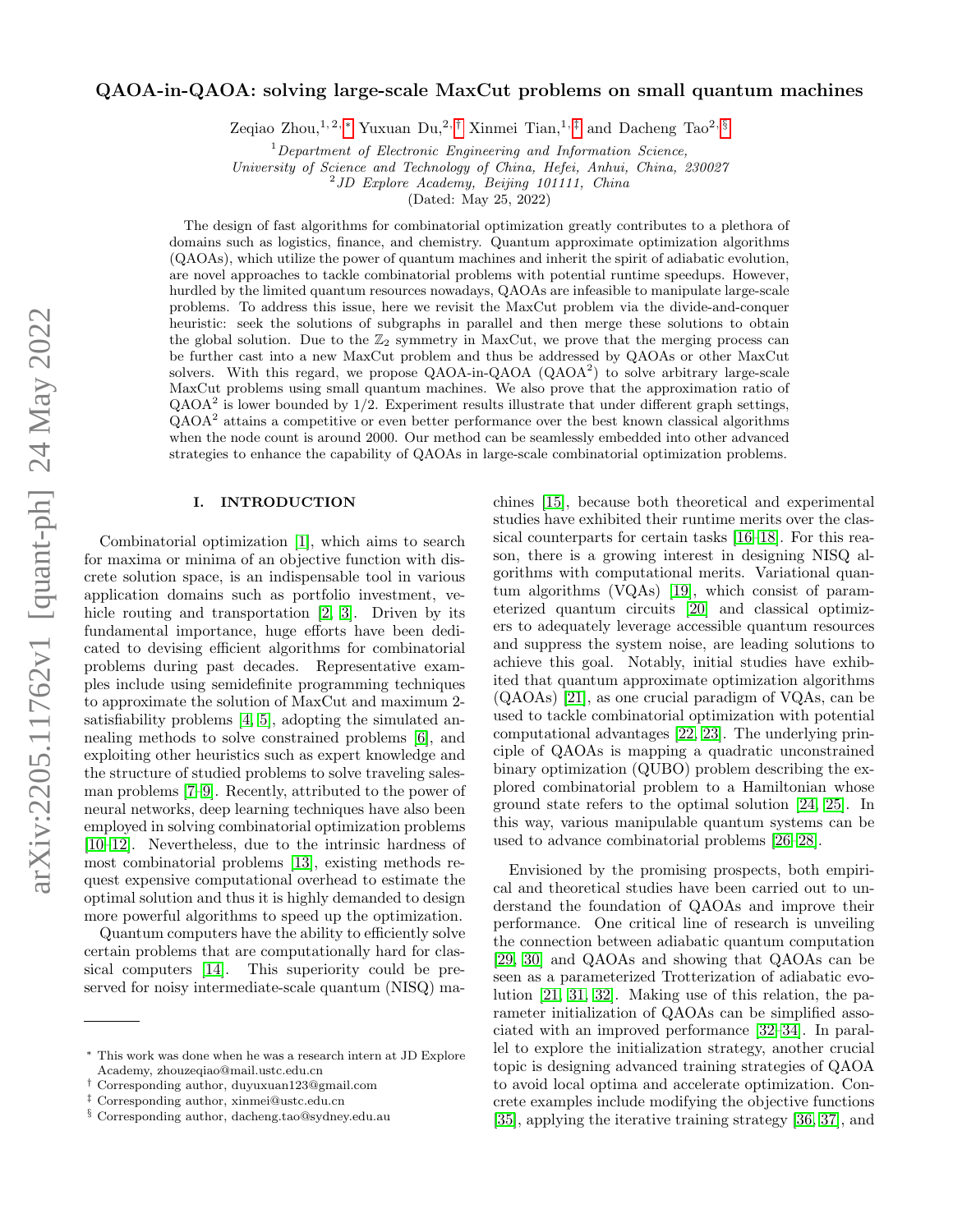

<span id="page-1-0"></span>FIG. 1. MaxCut and QAOA (a) One instance of MaxCut with 100 vertices. The left part is the problem graph. In the right part, two subsets of vertices are distinguished by its color as blue or red. (b) For a p-level QAOA,  $U_C(\gamma_i)$  and  $U_B(\beta_i)$  are alternately applied to an initial state. The classical optimizer uses the measured bitstring to updated parameters of the circuit.

using adaptive mixing operators [\[34,](#page-7-12) [38–](#page-7-16)[40\]](#page-7-17). Despite the remarkable achievements, little progress has been made in overcoming the scalability issue of QAOAs, whereas the ultimate goal of the most advanced QAOA is solving a problem with hundreds of vertices [\[41\]](#page-7-18). The main challenges come from the fact that manipulating a graph with *n*-nodes requires  $O(n)$  qubits but the most advanced quantum machines nowadays can only provide a very limited number of qubits with  $n \approx 100$ . Moreover, due to the a high-level noise and barren plateaus, QAOAs may suffer from the trainability issue for the large  $n \ [42-46]$  $n \ [42-46]$ , which degrade their performance [\[28,](#page-7-7) [47\]](#page-8-2). Although an initial attempt of the scalable QAOAs has been addressed by [\[48,](#page-8-3) [49\]](#page-8-4), their approach encounters the sample complexity issue [\[50\]](#page-8-5). To this end, it still remains obscure whether QAOAs can outperform classical approaches towards large-scale combinatorial problems.

To further enhance the capability of QAOAs, here we investigate the possibility of QAOAs toward solving large-scale MaxCut problems, especially when the problem size is greatly larger than the qubit count of the accessible quantum machines. In particular, we revisit MaxCut through the lens of the divide-and-conquer heuristic, i.e., splitting the given graph into multiple subgraphs, seeking the solutions of these subgraphs in parallel, and then merging these solutions to obtain the global solution. Notably, we prove that due to the inherent  $\mathbb{Z}_2$ symmetry in MaxCut, the merging process can be cast to a new MaxCut problem. This observation hints that the large-scale MaxCut problem can be tackled by MaxCut solvers in a hierarchical way. To this end, we propose QAOA-in-QAOA (QAOA<sup>2</sup>) to solve MaxCut with tens of thousands of nodes using NISQ machines. In addition, QAOA<sup>2</sup> can integrate with the community detection method in the process of graph partition to attain better performance. On the theoretical side, we show that

the lower bound of the approximation ratio of  $QAOA<sup>2</sup>$ is  $1/2$ . On the experimental side, we first approximate the solution of MaxCut instances with 2000 vertices using QAOA<sup>2</sup> executed on a 10-qubit quantum simulator. The achieved results are competitive or even better than the best known classical method. Moreover, through a systematical investigation, we verify that the density of graphs and subgraphs, the size of subgraphs and partition strategies are the decisive factors effecting the performance of  $QAOA^2$ . These results suggest that  $QAOA^2$ provides a potential and novel way of utilizing NISQ machines to solve practical learning problems with computational advantages.

## II. PRELIMINARIES

The main focus of this study is solving MaxCut prob-lems as shown in Fig. [1\(](#page-1-0)a). Formally, let  $G(V, E)$  be an undirected graph, where the number of vertices is  $|V| = N$  and the edge weight for  $(i, j) \in E$  is  $W_{ij} = W_{ji}$ . Define a cut as a partition of the original set V into two subsets S and T with  $V = S \cup T$  and  $S \cap T = \emptyset$ . The aim of MaxCut is to find S maximizing the sum of edge weight connecting vertices in S and T. Denote  $z_i = +1$  $(z_i = -1)$  when the *i*-th vertex is in S (T), any partition of V can be represented by a bitstring  $z \in \{+1, -1\}^n$ . The optimal solution  $z^*$  of MaxCut maximizes the following objective function

$$
C(z) := \frac{1}{2} \sum_{(i,j) \in \mathsf{E}} W_{ij} (1 - z_i z_j) = c - \frac{1}{2} \sum_{(i,j) \in \mathsf{E}} W_{ij} z_i z_j,
$$
\n(1)

where  $c = \frac{1}{2} \sum_{(i,j) \in \mathsf{E}} W_{ij}$  only depends on the problem and is independent of z. Theoretical studies have proven that finding  $z^*$  is NP-hard so in most cases we are searching for an approximation of  $z^*$  [\[13\]](#page-6-10). The best-known classical MaxCut solver is Goemans-Williamson (GW) algorithm [\[5\]](#page-6-4), which uses the semi-definite programming (SDP) technique to ensure 0.879 approximation ratio [\[4\]](#page-6-3).

To carry out combinatorial problems on physical systems, it is necessary to map the problem to a Hamiltonian whose ground state corresponds to the optimal solution [\[25\]](#page-7-5). In the task of MaxCut with n vertices, this Hamiltonian yields

<span id="page-1-1"></span>
$$
H_C = \sum_{(i,j)\in\mathsf{E}} W_{ij} Z_i Z_j,\tag{2}
$$

where  $Z_i$  refers to the Pauli-Z operator applied on the *i*-th qubit with  $i \in [n]$  [\[51\]](#page-8-6). The optimal solution  $|z^*\rangle$ amounts to the computational basis state  $|z\rangle$  minimizing  $\langle z|H_C|z\rangle$ . Since  $H_C$  is diagonal,  $|z^*\rangle$  also refers to its ground state.

Quantum approximate optimization algorithm and its variants (QAOAs) [\[21\]](#page-7-1), which absorb the merits of quantum annealing [\[22\]](#page-7-2) and variational quantum algorithms [\[19\]](#page-6-15), are proposed to solve combinatorial problems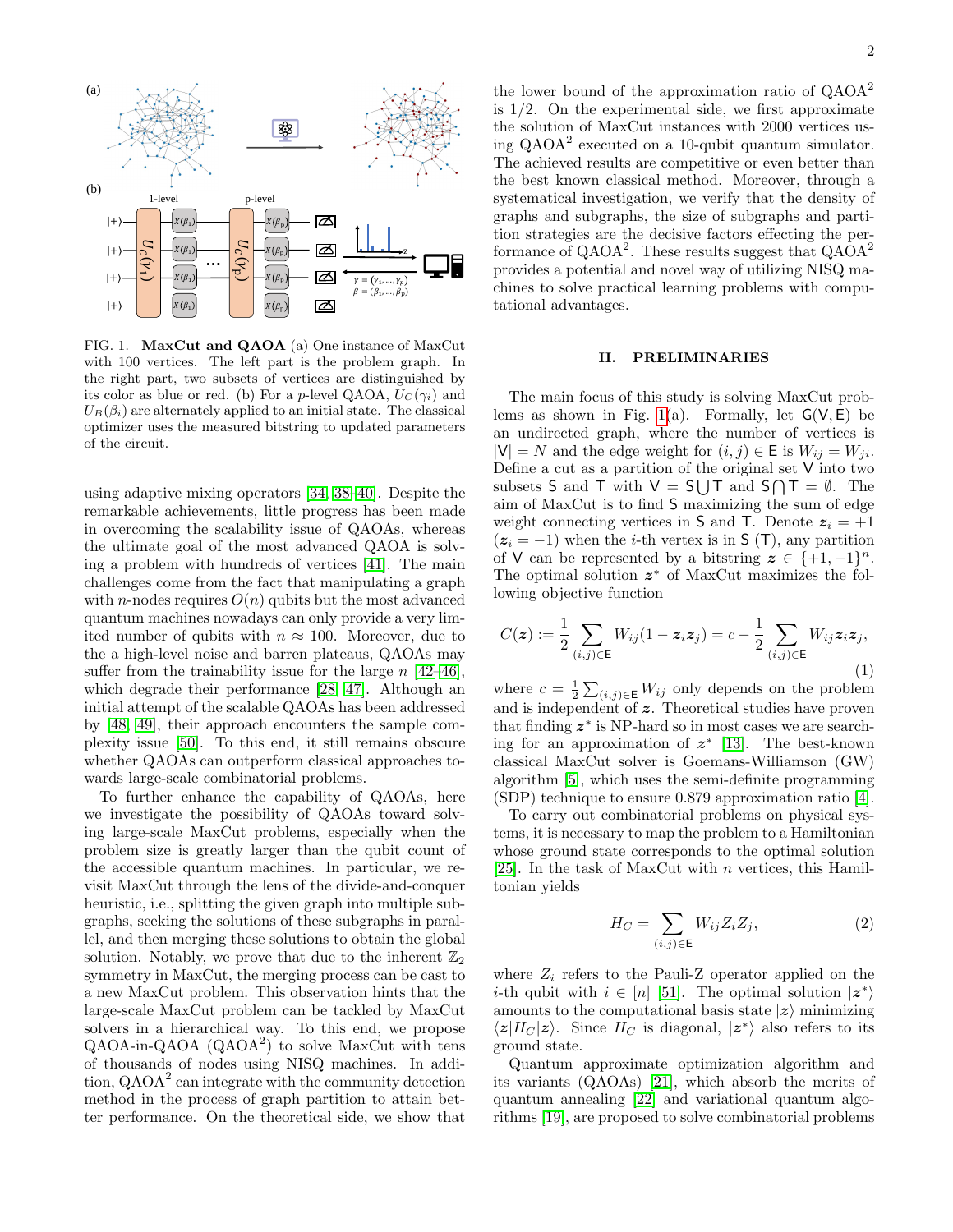

<span id="page-2-0"></span>FIG. 2. **Scheme of QAOA<sup>2</sup>.** (a) A graph is partitioned into four parts, where each one is no larger than the available number of qubits (e.g., 4 qubits). Then the adopted MaxCut solvers are applied to all subgraphs in parallel. The green node refers to the bit +1 and the orange node refers to the bit −1. The cut edges are in red. (b) The first step highlighted by the brown arrow refers to merge local solutions of all subgraphs and calculate the value of cut between subgraphs. Yellow lines refer to 'cut' and blue lines refer to 'uncut'. The lower left plot indicates that the accommodation of local solutions can be reformulated a new Maxcut problem with four nodes. The first step highlighted by the brown arrow means that MaxCut solvers are applied to solve this new problem. Then, local solutions are merged according to solution of s. (c) An extremely large MaxCut can be solved by applying  $QAOA^2$  in a hierarchy way. When the graph size is above the limitation of qubits, it is partitioned and solved locally, and then reformed as a new MaxCut until its size is no larger than the available number of qubits. After all optimizations, low-level local solutions are merged according to high-level solutions.

on NISQ machines with potential advantages. As shown in Fig. [1\(](#page-1-0)b), when applied to MaxCut, QAOA approximates the ground state by an ansatz state

<span id="page-2-3"></span>
$$
|\Phi(\gamma,\beta)\rangle = U_B(\beta_p)U_C(\gamma_p)\dots U_B(\beta_1)U_C(\gamma_1)|s\rangle \quad (3)
$$

where  $|s\rangle = (|0\rangle^{\otimes n} + |1\rangle^{\otimes n})/\sqrt{\ }$ 2 is the initial state,  $\gamma, \beta \in (0, 2\pi]^p$  are variational parameters, and  $U_B(\beta) =$  $\exp(-i\beta \sum_{k}^{n} X_{k})$  and  $U_{C}(\gamma) = \exp(-i\gamma H_{C})$ . To find  $|z^*\rangle$ , a classical optimizer is used to update  $\gamma$  and  $\beta$ by minimizing the following objective function

$$
C(\gamma, \beta) = \langle \Phi(\gamma, \beta) | H_C | \Phi(\gamma, \beta) \rangle.
$$
 (4)

In the optimal setting, the optimal solution yields  $|z^*\rangle =$  $|\Phi(\gamma^*, \beta^*)\rangle$  with  $|\Phi(\gamma^*, \beta^*)\rangle = \arg \min C(\gamma, \beta)$ .

## III. QAOA-IN-QAOA

Standard QAOAs require n qubits to solve a MaxCut problem with n vertices. This linear dependence suppresses the power of QAOA, since the accessible quantum resources nowadays are vey limited. To assign the capability of QAOAs for solving large-scale problems, here we revisit MaxCut through the lens of the divide-and-conquer heuristic. Specifically, in the dividing step, we partition the given graph  $\mathsf G$  into h subgraphs  $\{\mathsf G_i(\mathsf V_i,\mathsf E_i)\}_{i=1}^h$ , where  $\mathsf V\;=\;\bigcup_{i=1}^h \mathsf V_i$  and  $\mathsf V_i\bigcap\mathsf V_j\;=\;\emptyset$ when  $i \neq j$ . An intuition of this partition process is ex-hibited in Fig. [2\(](#page-2-0)a). Once the partition is completed,

the MaxCut solvers are exploited to seek optimal solutions of these subgraphs in parallel. We denote the optimized solutions for all h subgraphs as  $\{x_i\}_{i=1}^h$  with  $\mathbf{x}_i \in \{+1, -1\}^{|\mathsf{V}_i|}$  for  $\forall i \in [h]$ . Due to the  $\mathbb{Z}_2$  symmetry in MaxCut [\[36\]](#page-7-14), the bitstring  $\bar{x}_i$ , which flips all bits in  $x_i$ , also corresponds to the solution of  $G_i$  for  $\forall i \in [h]$ . In the conquering step, as shown in Fig. [2\(](#page-2-0)b), the obtained solutions of all subgraphs are merged to obtain the global solution  $z$  of  $\overline{G}$ . Since there are two solutions for each subgraph, the total number of the possible global solu- ${\rm tions}$  is  $2^h,$  i.e.,  $\boldsymbol{z}\in\mathcal{Z}:=\{\boldsymbol{x}_1,\bar{\boldsymbol{x}}_1\} \oplus \{\boldsymbol{x}_2,\bar{\boldsymbol{x}}_2\}...\oplus \{\boldsymbol{x}_h,\bar{\boldsymbol{x}}_h\}.$ Taking into account the connections among h subgraphs, the global solution yields

<span id="page-2-1"></span>
$$
\hat{z} = \arg\max_{z \in \mathcal{Z}} C(z). \tag{5}
$$

The following theorem illustrates that seeking  $\hat{z}$  can be cast into a new MaxCut problem, where the corresponding proof is provided in Appendix [B.](#page-10-0)

<span id="page-2-2"></span>Theorem 1. Suppose that the graph G is partitioned into h subgraphs  $\{ \mathsf{G}_i \}_{i=1}^h$  and the optimized local solutions are  ${x_i}_{i=1}^h$ . To find the bitstring  $\hat{z}$  in Eq. [\(5\)](#page-2-1), let  $s_i = +1$ (or -1) be the indicator of adopting  $x_i$  (or  $\bar{x}_i$ ). Then  $\hat{z}$ is identified by  $\mathbf{s} = (\mathbf{s}_1, \dots, \mathbf{s}_h) \in \{\pm 1\}^h$ , i.e.,

$$
\max_{\mathbf{z}\in\mathcal{Z}} C(\mathbf{z}) \equiv \max_{\mathbf{s}} C'(\mathbf{s}) = -\frac{1}{2} \sum_{i
$$

where  $w'_{ij} = \frac{1}{2} \sum_u \sum_v \boldsymbol{x}^{(u)}_i \boldsymbol{x}^{(v)}_j W_{iu,jv},$   $\boldsymbol{x}^{(u)}_i$  is the u-th bit in  $\mathbf{x}_i$ ,  $W_{iu,jv}$  is the weight of edge between the two nodes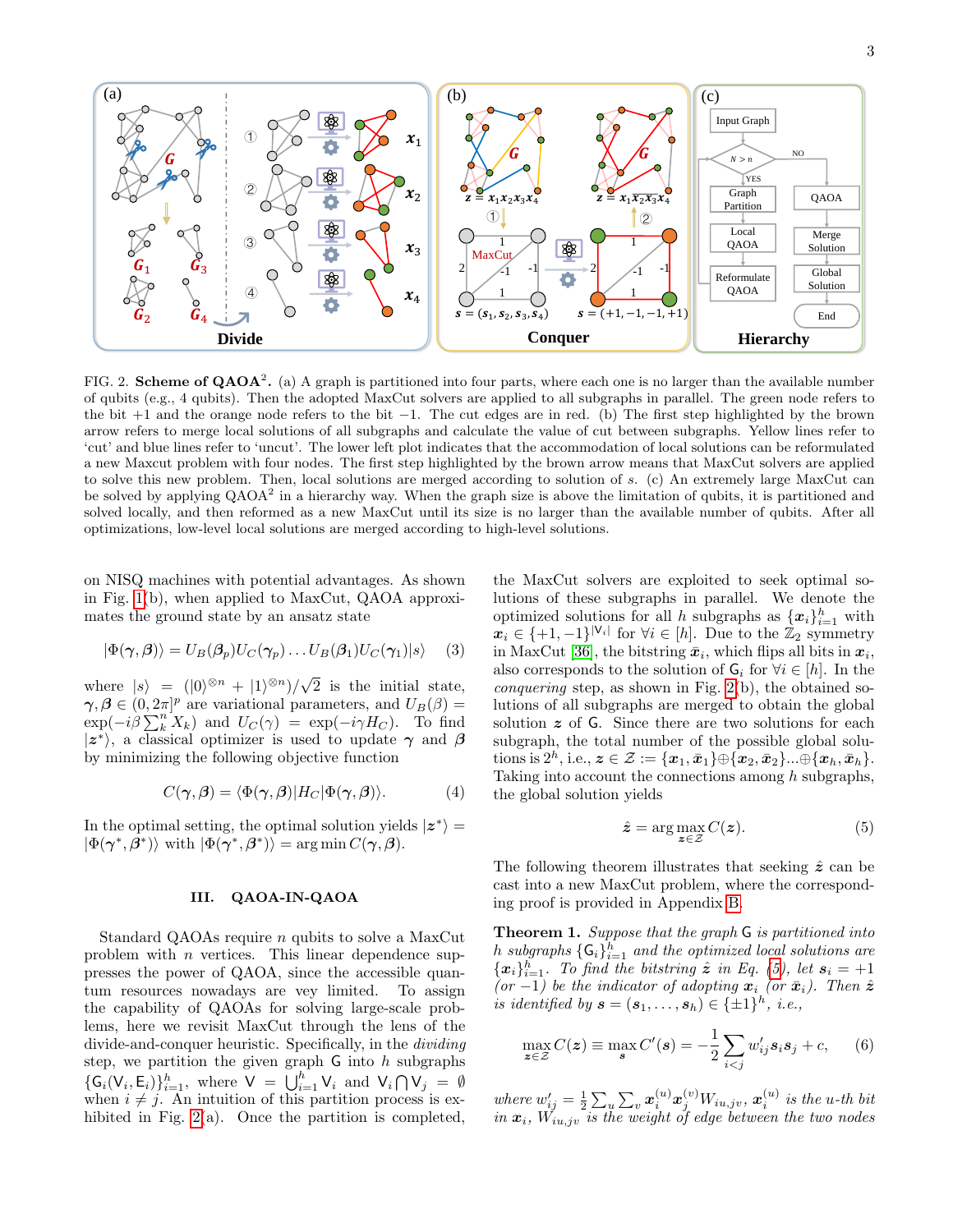

<span id="page-3-0"></span>FIG. 3. Approximation ration of QAOA<sup>2</sup> and GW over 2000-vertex graph instances under  $C_{\textbf{\text{SDP}}}^*$ . Numerical results on four types of graphs. There are five instances in each type. The number of vertices is fixed to be 2000. The x-axis represents the graph instance G1-G5 and the y-axis represents the approximation ratio. In each panel,  $QAOA<sup>2</sup>$  is in green and GW is in yellow. The number beside each box is the mean value of approximation ratios in five trials, which is represented by the square symbol in each box.

corresponding to  $\mathbf{x}_i^{(u)}$  and  $\mathbf{x}_j^{(v)}$ , and  $c = \sum_i C_i(\mathbf{x}_i) + \sum_j c_i(\mathbf{x}_i)$  $\sum_{i < j} \frac{1}{2} \sum_{u} \sum_{v} W_{iu,jv}$ ,  $C_i(x_i)$  is the optimized value of cut for the subgraph  $G_i$ .

The above results hint that MaxCut problems can be tackled in a hierarchical way. According to the reformulated MaxCut in the divide-and-conquer manner, we devise QAOA-in-QAOA, dubbed  $QAO\overline{A}^2$ , which allows us to use an  $n$ -qubit quantum machine to solve an  $N$ vertex MaxCut with  $n \ll N$ . The schematic of  $QAOA^2$ is shown in Fig. [2.](#page-2-0) More specifically, in the partition procedure, the graph is divided into several subgraphs that are compatible with quantum devices. This step can be achieved by using random clustering, community detection, or other advanced strategies (See Appendix [A](#page-10-1) for elaborations). The setting of  $h$  is flexible, whereas the only requirement is that the size of subgraphs should be less than *n*, i.e.,  $|V_i| \leq n, \forall i \in [h]$ . After partitions, all subgraphs  $\{\mathsf G_i\}_{i=1}^h$  are solved independently by QAOAs to collect  $\{\boldsymbol{x}_i\}_{i=1}^h$ . Last, to obtain the estimated global solution  $\hat{z}$ , we apply QAOAs again to optimize the merging through reformulated MaxCut according to Theorem [1.](#page-2-2) Note that when  $h > n$ , the available number of qubits is insufficient to complete the merging process. As such, QAOA<sup>2</sup> applies the partition procedure successively on  $C'(s)$  until the number of subgraphs is no larger than n. The diagram of  $QAOA<sup>2</sup>$  is summarized in Fig.  $2(c)$ .

QAOA<sup>2</sup> embraces two attractive theoretical advantages. First, compared with other QAOA solvers, QAOA<sup>2</sup> is immune to the scalability issue. This characteristic is highly desired for NISQ machines, which provides the opportunity to attain potential quantum advantages towards large-scale combinatorial problems. Moreover, the following theorem whose proof is given in Appendix [C](#page-11-0) guarantees that the approximation ratio of QAOA<sup>2</sup> is always better than the random guess.

<span id="page-3-1"></span>**Theorem 2.** Following notations in Theorem [1,](#page-2-2) the estimated solution  $\hat{z}$  output by  $QAOA^2$  always satisfies

$$
C(\hat{\mathbf{z}}) \ge \frac{1}{2} \sum_{(i,j) \in \mathsf{E}} W_{ij}.
$$
 (7)

## IV. EXPERIMENT RESULTS

In this section, we conduct numerical simulation to evaluate the ability of  $QAOA<sup>2</sup>$  towards large-scale Max-Cut problems. Specifically, we first give the setup of our experiments, including hyper-parameter settings and the constructions of graphs for MaxCut. Then we compare performance of our proposal with other MaxCut solvers. Last, we comprehend the potential factors influencing the performance of QAOA<sup>2</sup>.

To fully evaluate the performance of  $QAOA<sup>2</sup>$ , we collect a set of graphs varying in size, degrees of nodes, and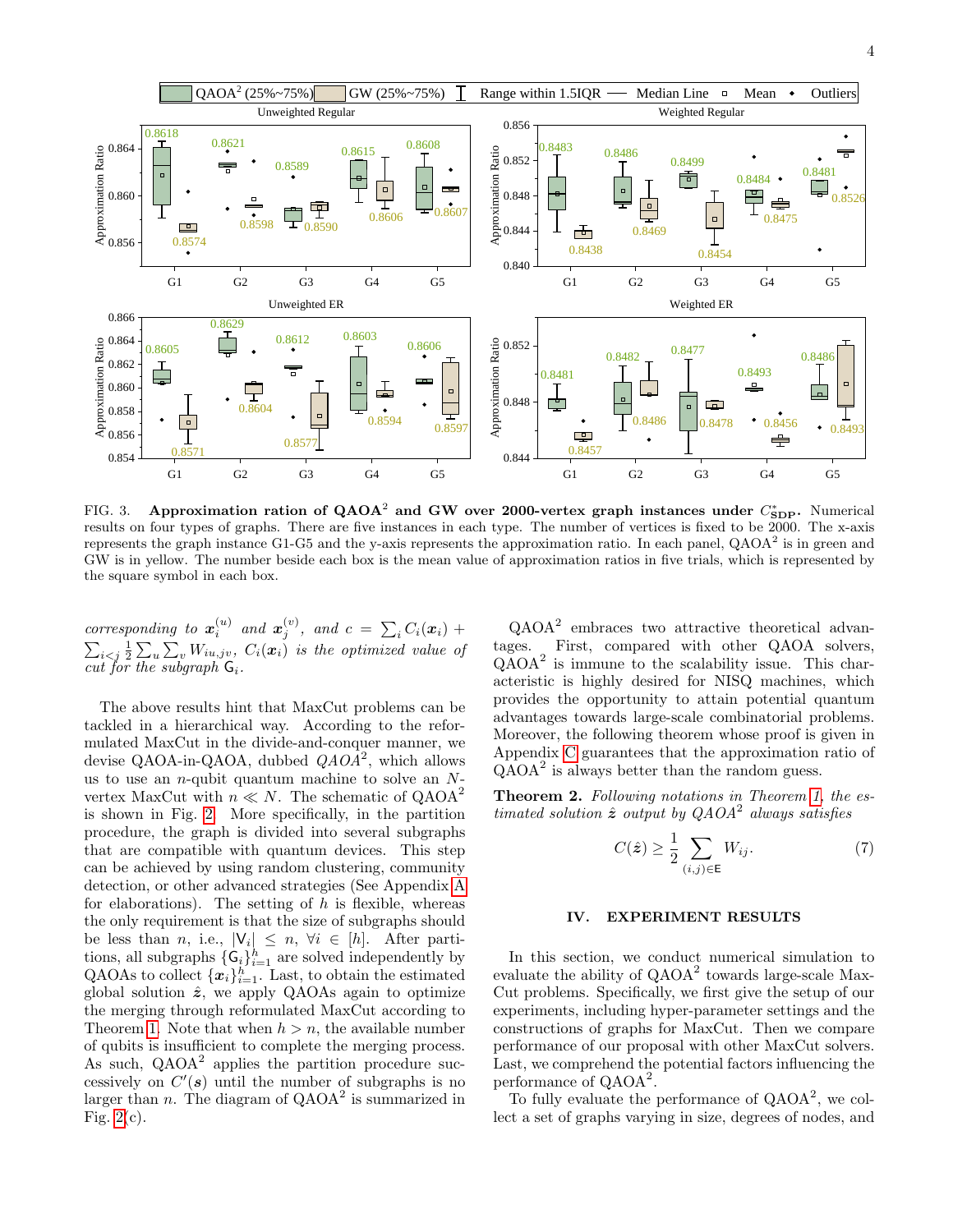

<span id="page-4-0"></span>FIG. 4. Approximation ration of  $QAOA<sup>2</sup>$  and GW over 2000-vertex graph instances under  $C^*_{\text{asymp}}$ . The labels follow the same meaning with those used in Fig. [3.](#page-3-0) The only difference is the way of calculting the approximation ratio, where the denominator is replaced by  $C_{\text{asymp}}^*$ .

the weight of edges. For convenience, an unweighted (or weighted)  $d$ -regular graph with  $n$  nodes is abbreviated as "udr-n" (or "wdr-n"). Similarly, for the Erdos-Renyi (ER) graph whose degree of each node is randomly assigned, an unweighted (or weighted) ER graph with the average degree being  $d$  and the node size being  $n$  is abbreviated as "ude-n" (or "wde-n"). For the weighted graphs, their weights are integers uniformly sampled from [0, 5]. For each setting, we generate multiple instances to obtain the statistical results of the employed MaxCut solver.

When  $QAOA<sup>2</sup>$  is applied, we specify that the allowable number of qubits is  $n \leq 10$  and the random partition strategy is adopted. To find the local solutions  $x_i$  in the dividing step, we use a 1-layer QAOA (i.e.,  $p = 1$  in Eq. [\(3\)](#page-2-3)) and the number of iterations for training QAOA is set as  $T = 20$ . To systematically investigate the potential of QAOA<sup>2</sup> compared with the classical MaxCut solvers, we employ GW algorithm as the reference. The setting of hyper-parameters of adopted MaxCut solvers is given in Appendix [E.](#page-14-0)

In all simulations, we adopt the approximation ratio as the metric to compare the performance of different MaxCut solvers. Mathematically, given a MaxCut problem, denote  $C_A$  as the cuts achieved by algorithm  $A$ , the approximation ratio yields

$$
r_{\mathcal{A}} = \frac{C_{\mathcal{A}}}{C^*}.\tag{8}
$$

where  $C^*$  denotes the optimal value of MaxCut. Considering that the exact optimal value  $C^*$  is exponentially difficult to get for large  $N$ , we substitute it with the op-

timal value  $C_{\operatorname{SDP}}^*$  of semidefinite programming optimization step in GW. Another metric we adopt for unweighted regular graphs and unweighted ER graphs with degree d is an asymptotic value derived in [\[52\]](#page-8-7), where the optimal value of cut is  $\left(\frac{d}{4}+P\sqrt{\frac{d}{4}}+o\right)$ √  $(d)$ )N and  $P = 0.7632$  is the constant in Parisi formula. In calculating approximation rate, we set the optimal result as  $C^*_{\text{asymp}} = \left(\frac{d}{4} + P\sqrt{\frac{d}{4}}\right)N$ .

G1 G2 G3 G4 G5 the instance G5 with w1000r-2000, and the instances  $\frac{0.8846}{1}$  setting includes 5 graph instances. Meanwhile, for each  $\frac{0.8837}{h}$  the averaged approximation ratio  $QAOA^2$  is higher than We first apply  $QAOA^2$  to 2000-vertex graphs, i.e., u100r-2000, w100r-2000, u100e-2000, and w100e-2000. The numerical results are shown in Fig. [3](#page-3-0) and Fig. [4](#page-4-0) under the measures  $C_{SDP}^*$  and  $C_{asymp}^*$ , respectively. Each instance, we use 5 different random seeds to initialize parameters of QAOA<sup>2</sup>. In almost all instances, QAOA<sup>2</sup> outperforms GW. For example, under the measure  $C_{SDP}^*$ , that of GW, except for the instance  $G_3$  with u1000r-2000, G2, G3, and G5 with w1000e-2000. Under the measure  $C^*_{\text{asymp}}$ , the averaged approximation ratio QAOA<sup>2</sup> is higher than that of GW, except for the instance  $G_3$  with u1000r-2000. In this instances, the maximal differences of the approximation ratio is only 0.0001. Moreover, both  $QAOA<sup>2</sup>$  and GW can obtain a better performance on unweighted graphs than weighted graphs. A possible reason is the intrinsic hardness in finding optimal solution for weighted graphs. Besides, since the distribution of weighted edges is unbalanced and the graph connectivity is sparse, random partition used in  $QAOA<sup>2</sup>$  is not a suitable choice, which may leave most edges remained among subgraphs. To this end, we exhibit how advanced partition methods, i.e., community detection algorithm, can further improve the power of  $QAOA<sup>2</sup>$  in Appendix [E.](#page-14-0) Note that  $QAOA<sup>2</sup>$  may attain a better runtime efficiency than GW, benefiting from its hierarchical scheme and the computational advantage of quantum algorithm.

> We next explore the potential factors that may influence the performance of QAOA<sup>2</sup> . As mentioned previously, the sparsity of graph may reduce the power of QAOA<sup>2</sup> . To fully understand this effect, we conduct the systematical simulations on mild-size graphs varying in the number of nodes and the graph connectivity. Specifically, we study  $udr-n$ ,  $wdr-n$ ,  $ude-n$  and  $wde-n$  with  $d \in [3, 9]$  and  $n \in [20, 100]$ . For each setting, we generate 10 instances and use the average approximation ratio of them to evaluate the performance of  $QAOA<sup>2</sup>$ . Here both  $C_{\text{SDP}}^*$  and  $C_{\text{asymp}}^*$  are too loose, so we use the value of cut searched by GW algorithm as  $C^*$  to calculate the approximation ratio  $r_A$ . As shown in Fig. [5\(](#page-5-0)a), an evident observation is that QAOA<sup>2</sup> prefers denser graph than sparse graph. For example,  $QAOA<sup>2</sup>$  achieves an approximation ratio of 0.9488 on u9r-20 but only 0.5836 on u3r-100. Consequently, a reasonable conjecture is that the main contribution of cuts comes from the cuts inside subgraphs. In order to improve the performance of QAOA<sup>2</sup> , one possible way is making the subgraphs as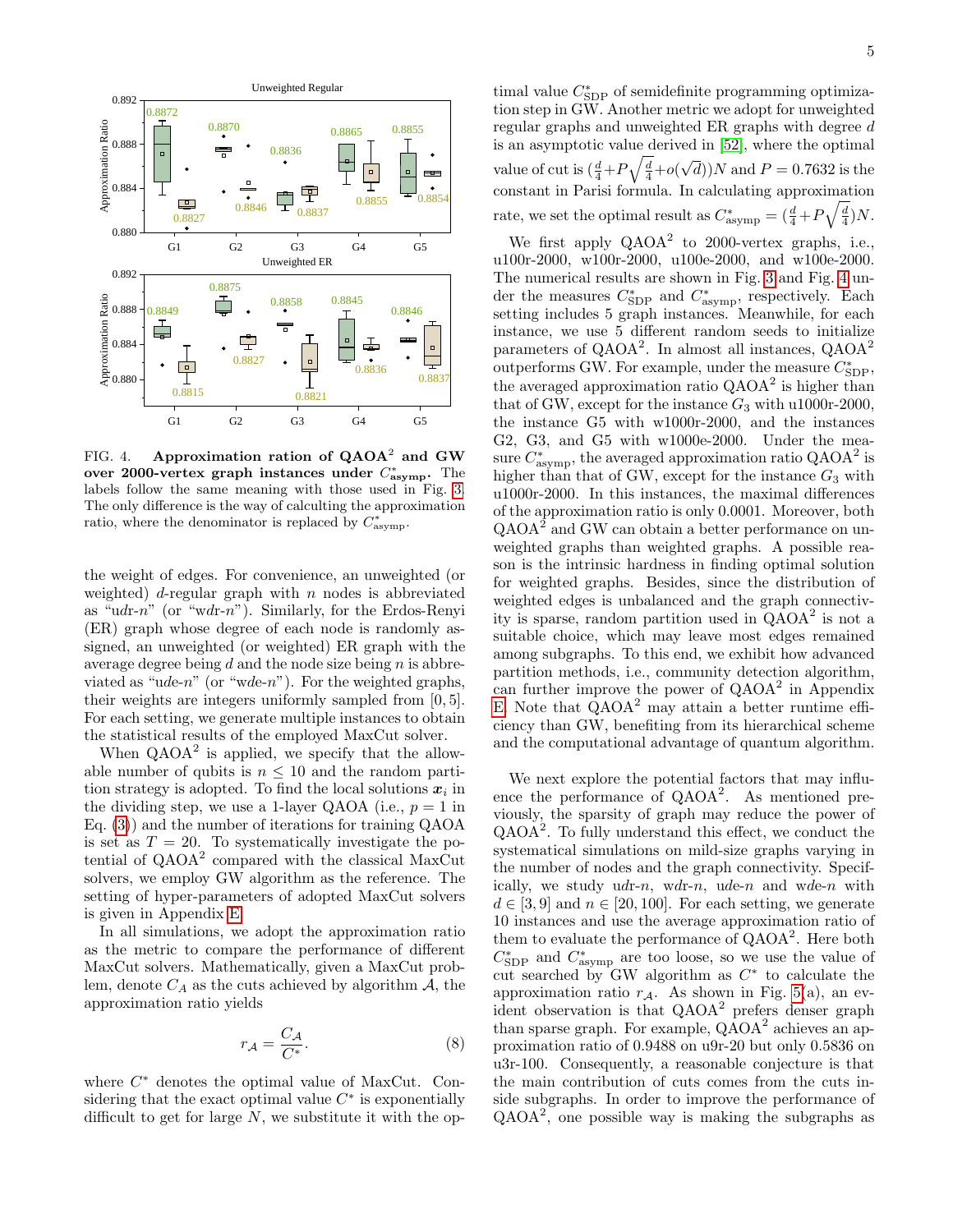

<span id="page-5-0"></span>FIG. 5. (a) Influence of graph density. In heat map, x-axis represents the degree of vertices and the y-axis represents the size of graphs. The color of points indicates the approximation ratio of corresponding graph setting. Brighter color means higher ratio. (b)  $\mathbf{QAOA}^2$  with different qubit size. Fix graphs to 60-vertex and 9-degree. The performance grows as the qubit size grows from 8 to 15. Five types of curves represents the level of QAOA circuit from 1-5.

dense as possible. An alternative approach is adopting a better graph partition strategy such as the community detection method discussed in Appendix [A.](#page-10-1)

Apart from the property of graph, the hyperparameter setting of  $QAOA^2$ , i.e., the qubit counts n and the number of layers p, may also effect its performance. With this regard, we consider the setting of graphs with 60 vertices and 9 degree i.e. u9r-60, u9e-60, w9r-60, and w9e-60. The number of qubits n is chosen in  $\{8, 10, 12, 15\}$  and the level  $p$  is chosen in [1,5]. The results are collected across 10 instances for each setting. The achieved results are shown in Fig. [5\(](#page-5-0)b). Specifically, under the measure of the averaged approximation ration, a deeper level p slightly contribute much improvement. A concrete example is u9e-60, where the performance of  $QAOA<sup>2</sup>$  with  $p = 4$  is inferior to the performance of  $QAOA<sup>2</sup>$  with  $p = 3$ . Nevertheless, the performance QAOA<sup>2</sup> can increase significantly with the larger subgraph size n. For example, when the level is specified to be  $p = 1$ , the approximation ratio of  $QAOA^2$  is increased by 0.06 in u9r-60 and 0.1 in w9r-60 when  $n$  improves from 8 to 14. These observations indicate that executing  $QAOA<sup>2</sup>$  on a large quantum system contributes to a better performance.

## V. DISCUSSION

In this study, we propose  $QAOA^2$  that utilizes the structure of graphs and  $\mathbb{Z}_2$  symmetry to solve large-scale MaxCut problems on small-scale quantum devices. We prove that a hierarchical scheme can be achieved via

reformulated MaxCuts. The approximation ratio is always greater than 0.5. The numerical results show that the proposed  $QAOA<sup>2</sup>$  achieves comparable performance on 2000-vertex graphs against the best known classical algorithm. Moreover, numerical results indicates that QAOA<sup>2</sup> can attain better performance for denser graphs which are hard for conventional QAOAs. Our work sheds light on solving large-scale problems with potential advantages in NISQ era.

There are several important future research directions. First, it is crucial to design more instance-aware partition strategies to further improve the capabilities of QAOA<sup>2</sup> . Furthermore, an intriguing direction is integrating  $QAOA<sup>2</sup>$  with with distributed variational quantum optimization techniques [\[53–](#page-8-8)[55\]](#page-8-9), which allows us to accelerate the optimization and understand the power of QAOA<sup>2</sup> on large-scale problems. Next, since the subgraphs are independent, the performance of  $QAOA<sup>2</sup>$ could be enhanced by employing advanced and problemspecific local  $QAOA<sup>2</sup>$  solvers [\[38,](#page-7-16) [40,](#page-7-17) [56\]](#page-8-10). Last, the concept of decomposing Hamiltonian by its symmetric property used in  $\widehat{QAOA}^2$  can be generalized to boost other variational quantum algorithms. For example, in quantum chemistry, some proposals of variational eigensolvers have used the natural symmetry of some molecular to reduce the required number of qubits [\[57](#page-8-11)[–59\]](#page-8-12). In quantum machine learning, the concept of decomposing Hamiltonian by its symmetric property can be leveraged to design powerful Hamiltonian-based quantum neural networks with some invariant properties [\[60,](#page-8-13) [61\]](#page-8-14). In this way, these QNNs can attain better convergence and generalization [\[62](#page-8-15)[–66\]](#page-8-16).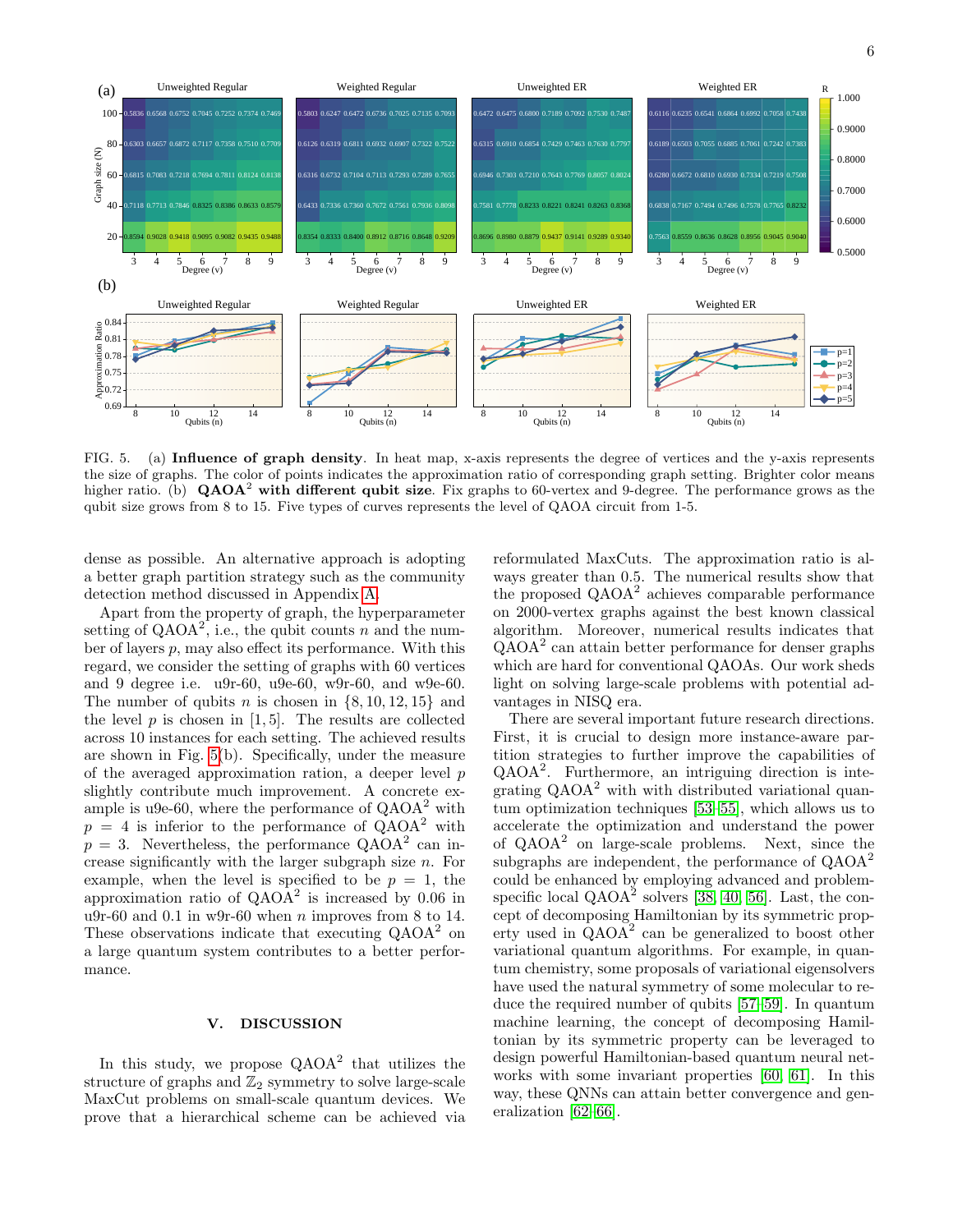- <span id="page-6-0"></span>[1] Bernhard Korte and Jens Vygen. Combinatorial Optimization: Theory and Algorithms. Algorithms and Combinatorics. Springer-Verlag, Berlin Heidelberg, third edition, 2006.
- <span id="page-6-1"></span>[2] A. Juarna. Combinatorial Algorithms for Portfolio Optimization Problems – Case of Risk Moderate Investor. J. Phys.: Conf. Ser., 820:012028, March 2017.
- <span id="page-6-2"></span>[3] Abdelkader Sbihi and Richard W. Eglese. Combinatorial optimization and Green Logistics. 4OR, 5(2):99–116, July 2007.
- <span id="page-6-3"></span>[4] Michel X. Goemans and David P. Williamson. .879 approximation algorithms for MAX CUT and MAX 2SAT. In Proceedings of the Twenty-Sixth Annual ACM Symposium on Theory of Computing, STOC '94, pages 422–431, New York, NY, USA, May 1994. Association for Computing Machinery.
- <span id="page-6-4"></span>[5] Michel X. Goemans and David P. Williamson. Improved approximation algorithms for maximum cut and satisfiability problems using semidefinite programming. J. ACM, 42(6):1115–1145, November 1995.
- <span id="page-6-5"></span>[6] S. Kirkpatrick, C. D. Gelatt, and M. P. Vecchi. Optimization by Simulated Annealing. Science, 220(4598):671– 680, May 1983.
- <span id="page-6-6"></span>[7] David S. Johnson. Local optimization and the Traveling Salesman Problem. In Michael S. Paterson, editor, Automata, Languages and Programming, Lecture Notes in Computer Science, pages 446–461, Berlin, Heidelberg, 1990. Springer.
- [8] Michael Jünger, Gerhard Reinelt, and Giovanni Rinaldi. Chapter 4 The traveling salesman problem. In Handbooks in Operations Research and Management Science, volume 7 of Network Models, pages 225–330. Elsevier, January 1995.
- <span id="page-6-7"></span>[9] César Rego, Dorabela Gamboa, Fred Glover, and Colin Osterman. Traveling salesman problem heuristics: Leading methods, implementations and latest advances. European Journal of Operational Research, 211(3):427–441, June 2011.
- <span id="page-6-8"></span>[10] Yoshua Bengio, Andrea Lodi, and Antoine Prouvost. Machine Learning for Combinatorial Optimization: A Methodological Tour d'Horizon. [arXiv:1811.06128](http://arxiv.org/abs/1811.06128) [cs,  $stat$ , March 2020.
- [11] Nina Mazyavkina, Sergey Sviridov, Sergei Ivanov, and Evgeny Burnaev. Reinforcement learning for combinatorial optimization: A survey. Computers  $\mathcal B$  Operations Research, 134:105400, October 2021.
- <span id="page-6-9"></span>[12] Quentin Cappart, Didier Chételat, Elias Khalil, Andrea Lodi, Christopher Morris, and Petar Veličković. Combinatorial optimization and reasoning with graph neural networks.  $arXiv:2102.09544$  [cs, math, stat], April 2021.
- <span id="page-6-10"></span>[13] Richard M. Karp. Reducibility among Combinatorial Problems. In Raymond E. Miller, James W. Thatcher, and Jean D. Bohlinger, editors, Complexity of Computer Computations: Proceedings of a Symposium on the Complexity of Computer Computations, Held March 20–22, 1972, at the IBM Thomas J. Watson Research Center, Yorktown Heights, New York, and Sponsored by the Office of Naval Research, Mathematics Program, IBM World Trade Corporation, and the IBM Research Mathematical Sciences Department, The IBM Research Symposia Series, pages 85–103. Springer US, Boston, MA, 1972.
- <span id="page-6-11"></span>[14] P.W. Shor. Algorithms for quantum computation: Discrete logarithms and factoring. In Proceedings 35th Annual Symposium on Foundations of Computer Science, pages 124–134, November 1994.
- <span id="page-6-12"></span>[15] John Preskill. Quantum Computing in the NISQ era and beyond. [arXiv:1801.00862](http://arxiv.org/abs/1801.00862) [cond-mat, physics:quant-ph], July 2018.
- <span id="page-6-13"></span>[16] Han-Sen Zhong, Hui Wang, Yu-Hao Deng, Ming-Cheng Chen, Li-Chao Peng, Yi-Han Luo, Jian Qin, Dian Wu, Xing Ding, Yi Hu, Peng Hu, Xiao-Yan Yang, Wei-Jun Zhang, Hao Li, Yuxuan Li, Xiao Jiang, Lin Gan, Guangwen Yang, Lixing You, Zhen Wang, Li Li, Nai-Le Liu, Chao-Yang Lu, and Jian-Wei Pan. Quantum computational advantage using photons. Science, 370(6523):1460, December 2020.
- [17] Frank Arute, Kunal Arya, Ryan Babbush, Dave Bacon, Joseph C. Bardin, Rami Barends, Rupak Biswas, Sergio Boixo, Fernando G. S. L. Brandao, David A. Buell, Brian Burkett, Yu Chen, Zijun Chen, Ben Chiaro, Roberto Collins, William Courtney, Andrew Dunsworth, Edward Farhi, Brooks Foxen, Austin Fowler, Craig Gidney, Marissa Giustina, Rob Graff, Keith Guerin, Steve Habegger, Matthew P. Harrigan, Michael J. Hartmann, Alan Ho, Markus Hoffmann, Trent Huang, Travis S. Humble, Sergei V. Isakov, Evan Jeffrey, Zhang Jiang, Dvir Kafri, Kostyantyn Kechedzhi, Julian Kelly, Paul V. Klimov, Sergey Knysh, Alexander Korotkov, Fedor Kostritsa, David Landhuis, Mike Lindmark, Erik Lucero, Dmitry Lyakh, Salvatore Mandrà, Jarrod R. McClean, Matthew McEwen, Anthony Megrant, Xiao Mi, Kristel Michielsen, Masoud Mohseni, Josh Mutus, Ofer Naaman, Matthew Neeley, Charles Neill, Murphy Yuezhen Niu, Eric Ostby, Andre Petukhov, John C. Platt, Chris Quintana, Eleanor G. Rieffel, Pedram Roushan, Nicholas C. Rubin, Daniel Sank, Kevin J. Satzinger, Vadim Smelyanskiy, Kevin J. Sung, Matthew D. Trevithick, Amit Vainsencher, Benjamin Villalonga, Theodore White, Z. Jamie Yao, Ping Yeh, Adam Zalcman, Hartmut Neven, and John M. Martinis. Quantum supremacy using a programmable superconducting processor. Nature, 574(7779):505–510, October 2019.
- <span id="page-6-14"></span>[18] Yulin Wu, Wan-Su Bao, Sirui Cao, Fusheng Chen, Ming-Cheng Chen, Xiawei Chen, Tung-Hsun Chung, Hui Deng, Yajie Du, Daojin Fan, Ming Gong, Cheng Guo, Chu Guo, Shaojun Guo, Lianchen Han, Linyin Hong, He-Liang Huang, Yong-Heng Huo, Liping Li, Na Li, Shaowei Li, Yuan Li, Futian Liang, Chun Lin, Jin Lin, Haoran Qian, Dan Qiao, Hao Rong, Hong Su, Lihua Sun, Liangyuan Wang, Shiyu Wang, Dachao Wu, Yu Xu, Kai Yan, Weifeng Yang, Yang Yang, Yangsen Ye, Jianghan Yin, Chong Ying, Jiale Yu, Chen Zha, Cha Zhang, Haibin Zhang, Kaili Zhang, Yiming Zhang, Han Zhao, Youwei Zhao, Liang Zhou, Qingling Zhu, Chao-Yang Lu, Cheng-Zhi Peng, Xiaobo Zhu, and Jian-Wei Pan. Strong quantum computational advantage using a superconducting quantum processor. [arXiv:2106.14734](http://arxiv.org/abs/2106.14734) [quant-ph], June 2021.
- <span id="page-6-15"></span>[19] M. Cerezo, Andrew Arrasmith, Ryan Babbush, Simon C. Benjamin, Suguru Endo, Keisuke Fujii, Jarrod R. Mc-Clean, Kosuke Mitarai, Xiao Yuan, Lukasz Cincio, and Patrick J. Coles. Variational quantum algorithms. Nat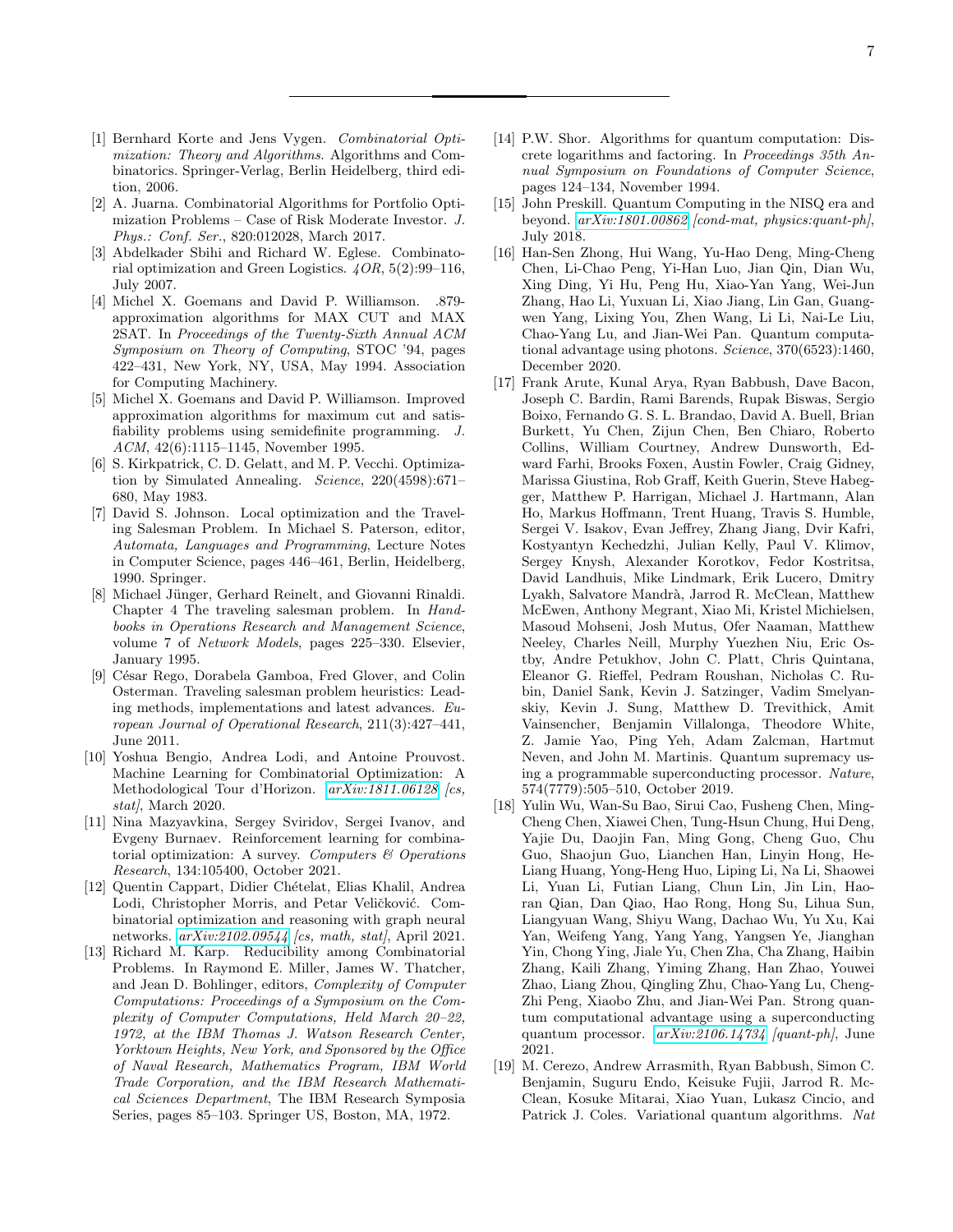Rev Phys, 3(9):625–644, September 2021.

- <span id="page-7-0"></span>[20] Marcello Benedetti, Erika Lloyd, Stefan Sack, and Mattia Fiorentini. Parameterized quantum circuits as machine learning models. Quantum Sci. Technol., 4(4):043001, November 2019.
- <span id="page-7-1"></span>[21] Edward Farhi, Jeffrey Goldstone, and Sam Gutmann. A Quantum Approximate Optimization Algorithm. [arXiv:1411.4028](http://arxiv.org/abs/1411.4028) [quant-ph], November 2014.
- <span id="page-7-2"></span>[22] Edward Farhi and Aram W. Harrow. Quantum Supremacy through the Quantum Approximate Optimization Algorithm. [arXiv:1602.07674](http://arxiv.org/abs/1602.07674) [quant-ph], October 2019.
- <span id="page-7-3"></span>[23] G. G. Guerreschi and A. Y. Matsuura. QAOA for Max-Cut requires hundreds of qubits for quantum speed-up. Sci Rep, 9(1):6903, December 2019.
- <span id="page-7-4"></span>[24] Andrew Lucas. Ising formulations of many NP problems. Front. Physics, 2, 2014.
- <span id="page-7-5"></span>[25] Fred Glover, Gary Kochenberger, and Yu Du. A Tutorial on Formulating and Using QUBO Models. [arXiv:1811.11538](http://arxiv.org/abs/1811.11538) [quant-ph], November 2019.
- <span id="page-7-6"></span>[26] Ryan Hamerly, Takahiro Inagaki, Peter L. McMahon, Davide Venturelli, Alireza Marandi, Tatsuhiro Onodera, Edwin Ng, Carsten Langrock, Kensuke Inaba, Toshimori Honjo, Koji Enbutsu, Takeshi Umeki, Ryoichi Kasahara, Shoko Utsunomiya, Satoshi Kako, Ken-ichi Kawarabayashi, Robert L. Byer, Martin M. Fejer, Hideo Mabuchi, Dirk Englund, Eleanor Rieffel, Hiroki Takesue, and Yoshihisa Yamamoto. Experimental investigation of performance differences between Coherent Ising Machines and a quantum annealer. Sci. Adv., 5(5):eaau0823, May 2019.
- [27] G. Pagano, A. Bapat, P. Becker, K. S. Collins, A. De, P. W. Hess, H. B. Kaplan, A. Kyprianidis, W. L. Tan, C. Baldwin, L. T. Brady, A. Deshpande, F. Liu, S. Jordan, A. V. Gorshkov, and C. Monroe. Quantum Approximate Optimization of the Long-Range Ising Model with a Trapped-Ion Quantum Simulator. Proc Natl Acad Sci USA, 117(41):25396–25401, October 2020.
- <span id="page-7-7"></span>[28] Matthew P. Harrigan, Kevin J. Sung, Matthew Neeley, Kevin J. Satzinger, Frank Arute, Kunal Arya, Juan Atalaya, Joseph C. Bardin, Rami Barends, Sergio Boixo, Michael Broughton, Bob B. Buckley, David A. Buell, Brian Burkett, Nicholas Bushnell, Yu Chen, Zijun Chen, Ben Chiaro, Roberto Collins, William Courtney, Sean Demura, Andrew Dunsworth, Daniel Eppens, Austin Fowler, Brooks Foxen, Craig Gidney, Marissa Giustina, Rob Graff, Steve Habegger, Alan Ho, Sabrina Hong, Trent Huang, L. B. Ioffe, Sergei V. Isakov, Evan Jeffrey, Zhang Jiang, Cody Jones, Dvir Kafri, Kostyantyn Kechedzhi, Julian Kelly, Seon Kim, Paul V. Klimov, Alexander N. Korotkov, Fedor Kostritsa, David Landhuis, Pavel Laptev, Mike Lindmark, Martin Leib, Orion Martin, John M. Martinis, Jarrod R. McClean, Matt McEwen, Anthony Megrant, Xiao Mi, Masoud Mohseni, Wojciech Mruczkiewicz, Josh Mutus, Ofer Naaman, Charles Neill, Florian Neukart, Murphy Yuezhen Niu, Thomas E. O'Brien, Bryan O'Gorman, Eric Ostby, Andre Petukhov, Harald Putterman, Chris Quintana, Pedram Roushan, Nicholas C. Rubin, Daniel Sank, Andrea Skolik, Vadim Smelyanskiy, Doug Strain, Michael Streif, Marco Szalay, Amit Vainsencher, Theodore White, Z. Jamie Yao, Ping Yeh, Adam Zalcman, Leo Zhou, Hartmut Neven, Dave Bacon, Erik Lucero, Edward Farhi, and Ryan Babbush. Quantum Approximate Optimization of

Non-Planar Graph Problems on a Planar Superconducting Processor. Nat. Phys., 17(3):332–336, March 2021.

- <span id="page-7-8"></span>[29] Edward Farhi, Jeffrey Goldstone, Sam Gutmann, and Michael Sipser. Quantum Computation by Adiabatic Evolution. [arXiv:quant-ph/0001106](http://arxiv.org/abs/quant-ph/0001106), January 2000.
- <span id="page-7-9"></span>[30] Edward Farhi, Jeffrey Goldstone, Sam Gutmann, Joshua Lapan, Andrew Lundgren, and Daniel Preda. A Quantum Adiabatic Evolution Algorithm Applied to Random Instances of an NP-Complete Problem. Science, 292(5516):472–475, April 2001.
- <span id="page-7-10"></span>[31] Leo Zhou, Sheng-Tao Wang, Soonwon Choi, Hannes Pichler, and Mikhail D. Lukin. Quantum Approximate Optimization Algorithm: Performance, Mechanism, and Implementation on Near-Term Devices. Phys. Rev. X, 10(2):021067, June 2020.
- <span id="page-7-11"></span>[32] Jonathan Wurtz and Peter J. Love. Counterdiabaticity and the quantum approximate optimization algorithm. [arXiv:2106.15645](http://arxiv.org/abs/2106.15645) [quant-ph], June 2021.
- [33] Fernando G. S. L. Brandao, Michael Broughton, Edward Farhi, Sam Gutmann, and Hartmut Neven. For Fixed Control Parameters the Quantum Approximate Optimization Algorithm's Objective Function Value Concentrates for Typical Instances. [arXiv:1812.04170](http://arxiv.org/abs/1812.04170) [quant $ph$ , December 2018.
- <span id="page-7-12"></span>[34] Yunlong Yu, Chenfeng Cao, Carter Dewey, Xiang-Bin Wang, Nic Shannon, and Robert Joynt. Quantum Approximate Optimization Algorithm with Adaptive Bias Fields. [arXiv:2105.11946](http://arxiv.org/abs/2105.11946) [quant-ph], May 2021.
- <span id="page-7-13"></span>[35] Panagiotis Kl Barkoutsos, Giacomo Nannicini, Anton Robert, Ivano Tavernelli, and Stefan Woerner. Improving Variational Quantum Optimization using CVaR. Quantum, 4:256, April 2020.
- <span id="page-7-14"></span>[36] Sergey Bravyi, Alexander Kliesch, Robert Koenig, and Eugene Tang. Obstacles to State Preparation and Variational Optimization from Symmetry Protection. Phys. Rev. Lett., 125(26):260505, December 2020.
- <span id="page-7-15"></span>[37] E. Campos, D. Rabinovich, V. Akshay, and J. Biamonte. Training Saturation in Layerwise Quantum Approximate Optimisation.  $arXiv:2106.13814$  [cond-mat, physics:quant-ph], June 2021.
- <span id="page-7-16"></span>[38] Linghua Zhu, Ho Lun Tang, George S. Barron, F. A. Calderon-Vargas, Nicholas J. Mayhall, Edwin Barnes, and Sophia E. Economou. An adaptive quantum approximate optimization algorithm for solving combinatorial problems on a quantum computer. [arXiv:2005.10258](http://arxiv.org/abs/2005.10258)  $[quant\text{-}ph]$ , December 2020.
- [39] Stuart Hadfield, Zhihui Wang, Bryan O'Gorman, Eleanor G. Rieffel, Davide Venturelli, and Rupak Biswas. From the Quantum Approximate Optimization Algorithm to a Quantum Alternating Operator Ansatz. Algorithms, 12(2):34, February 2019.
- <span id="page-7-17"></span>[40] Zhihui Wang, Nicholas C. Rubin, Jason M. Dominy, and Eleanor G. Rieffel. \$XY\$-mixers: Analytical and numerical results for QAOA. Phys. Rev. A, 101(1):012320, January 2020.
- <span id="page-7-18"></span>[41] Sepehr Ebadi, Alexander Keesling, Madelyn Cain, Tout T. Wang, Harry Levine, Dolev Bluvstein, Giulia Semeghini, Ahmed Omran, Jinguo Liu, Rhine Samajdar, Xiu-Zhe Luo, Beatrice Nash, Xun Gao, Boaz Barak, Edward Farhi, Subir Sachdev, Nathan Gemelke, Leo Zhou, Soonwon Choi, Hannes Pichler, Shengtao Wang, Markus Greiner, Vladan Vuletic, and Mikhail D. Lukin. Quantum Optimization of Maximum Independent Set using Rydberg Atom Arrays. [arXiv:2202.09372](http://arxiv.org/abs/2202.09372) [cond-mat,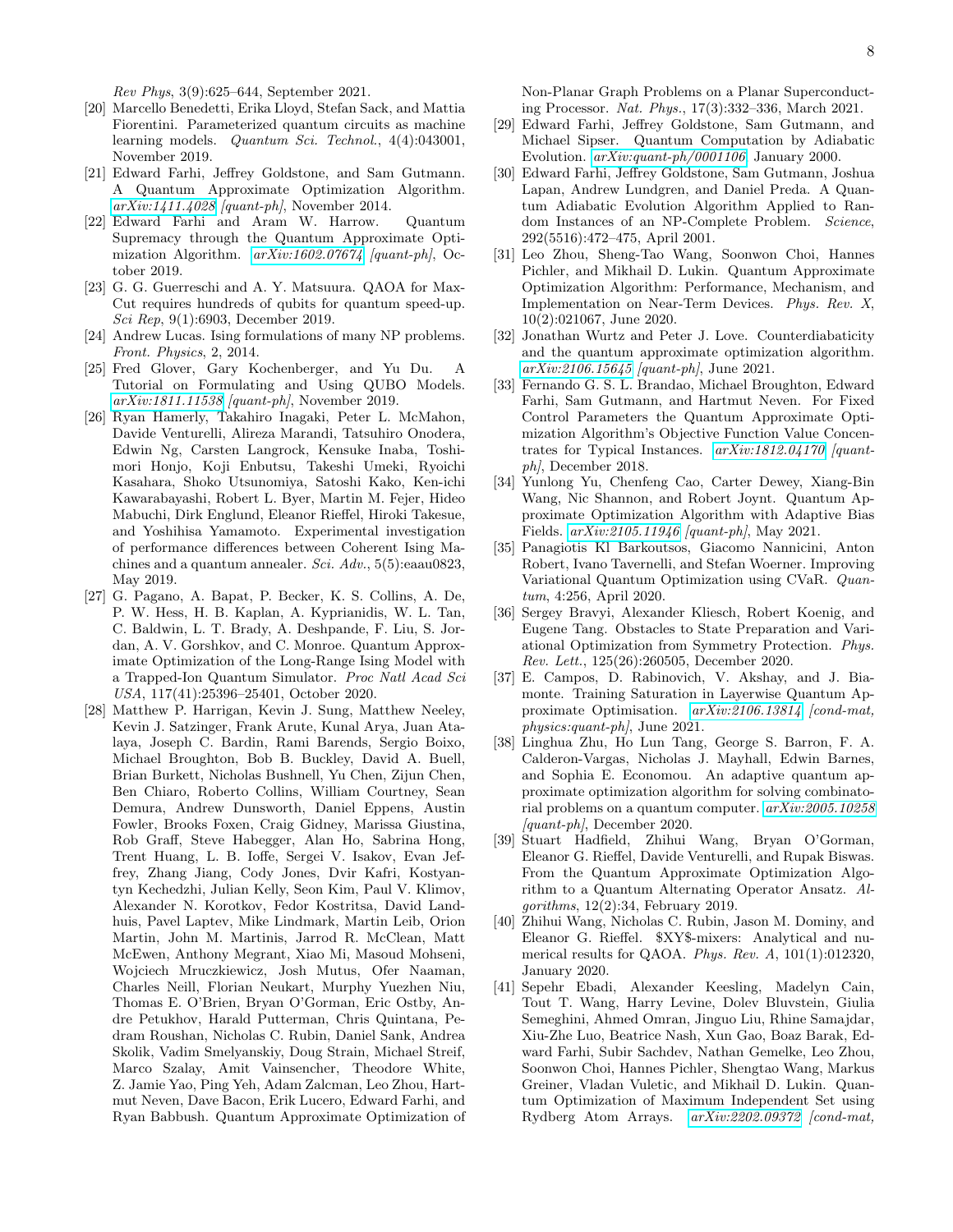physics:physics, physics:quant-ph], February 2022.

- <span id="page-8-0"></span>[42] Phillip C. Lotshaw, Thien Nguyen, Anthony Santana, Alexander McCaskey, Rebekah Herrman, James Ostrowski, George Siopsis, and Travis S. Humble. Scaling Quantum Approximate Optimization on Near-term Hardware. [arXiv:2201.02247](http://arxiv.org/abs/2201.02247) [quant-ph], January 2022.
- [43] Jarrod R. McClean, Sergio Boixo, Vadim N. Smelyanskiy, Ryan Babbush, and Hartmut Neven. Barren plateaus in quantum neural network training landscapes. Nature Communications, 9(1):4812, November 2018.
- [44] Juneseo Lee, Alicia B. Magann, Herschel A. Rabitz, and Christian Arenz. Progress toward favorable landscapes in quantum combinatorial optimization. Phys. Rev. A, 104(3):032401, September 2021.
- [45] Yuxuan Du, Min-Hsiu Hsieh, Tongliang Liu, Shan You, and Dacheng Tao. Learnability of quantum neural networks. PRX Quantum, 2(4):040337, 2021.
- <span id="page-8-1"></span>[46] Kaining Zhang, Min-Hsiu Hsieh, Liu Liu, and Dacheng Tao. Toward trainability of deep quantum neural networks. arXiv preprint [arXiv:2112.15002](http://arxiv.org/abs/2112.15002), 2021.
- <span id="page-8-2"></span>[47] Jeffrey Marshall, Filip Wudarski, Stuart Hadfield, and Tad Hogg. Characterizing local noise in qaoa circuits. IOP SciNotes, 1(2):025208, 2020.
- <span id="page-8-3"></span>[48] Junde Li, Mahabubul Alam, and Swaroop Ghosh. Largescale Quantum Approximate Optimization via Divideand-Conquer. [arXiv:2102.13288](http://arxiv.org/abs/2102.13288) [quant-ph], February 2021.
- <span id="page-8-4"></span>[49] Vishwanathan Akshay, Daniil Rabinovich, Ernesto Campos, and Jacob Biamonte. Parameter concentrations in quantum approximate optimization. Physical Review A, 104(1):L010401, 2021.
- <span id="page-8-5"></span>[50] The approach proposed by [\[48\]](#page-8-3) breaks one graph into two subgraphs sharing common nodes. To sample a good candidate solution, the local solution of these common nodes should be exactly overlapped. In this respect, the sample complexity of their approach grows with number of common nodes which makes it harder to sample a good candidate solution.
- <span id="page-8-6"></span>[51] Michael A. Nielsen and Isaac L. Chuang. Quantum Computation and Quantum Information: 10th Anniversary Edition. Cambridge University Press, Cambridge, 2010.
- <span id="page-8-7"></span>[52] Amir Dembo, Andrea Montanari, and Subhabrata Sen. Extremal Cuts of Sparse Random Graphs. Ann. Probab., 45(2), March 2017.
- <span id="page-8-8"></span>[53] Harry Buhrman and Hein Röhrig. Distributed Quantum Computing. In Branislav Rovan and Peter Vojtáš, editors, Mathematical Foundations of Computer Science 2003, Lecture Notes in Computer Science, pages 1–20, Berlin, Heidelberg, 2003. Springer.
- [54] Daniele Cuomo, Marcello Caleffi, and Angela Sara Cacciapuoti. Towards a Distributed Quantum Computing Ecosystem. IET Quantum Communication, 1(1):3–8, July 2020.
- <span id="page-8-9"></span>[55] Y. Du, Y. Qian, X. Wu, and D. Tao. Accelerating variational quantum algorithms with multiple quantum processors. IEEE Transactions on Quantum Engineering, (01):1–1, may 2022.
- <span id="page-8-10"></span>[56] Yuxuan Du, Tao Huang, Shan You, Min-Hsiu Hsieh, and Dacheng Tao. Quantum circuit architecture search for variational quantum algorithms. npj Quantum Information, 8, 2022.
- <span id="page-8-11"></span>[57] Sergey Bravyi, Jay M. Gambetta, Antonio Mezzacapo, and Kristan Temme. Tapering off qubits to simulate fermionic Hamiltonians.  $arXiv:1701.08213$  [quant-ph],

January 2017.

- [58] Jin-Guo Liu, Yi-Hong Zhang, Yuan Wan, and Lei Wang. Variational Quantum Eigensolver with Fewer Qubits. Phys. Rev. Research, 1(2):023025, September 2019.
- <span id="page-8-12"></span>[59] Changsu Cao, Jiaqi Hu, Wengang Zhang, Xusheng Xu, Dechin Chen, Fan Yu, Jun Li, Hanshi Hu, Dingshun Lv, and Man-Hong Yung. Towards a Larger Molecular Simulation on the Quantum Computer: Up to 28 Qubits Systems Accelerated by Point Group Symmetry. [arXiv:2109.02110](http://arxiv.org/abs/2109.02110) [quant-ph], September 2021.
- <span id="page-8-13"></span>[60] Johannes Jakob Meyer, Marian Mularski, Elies Gil-Fuster, Antonio Anna Mele, Francesco Arzani, Alissa Wilms, and Jens Eisert. Exploiting symmetry in variational quantum machine learning. arXiv preprint [arXiv:2205.06217](http://arxiv.org/abs/2205.06217), 2022.
- <span id="page-8-14"></span>[61] Andrea Skolik, Michele Cattelan, Sheir Yarkoni, Thomas Bäck, and Vedran Dunjko. Equivariant quantum circuits for learning on weighted graphs. arXiv preprint [arXiv:2205.06109](http://arxiv.org/abs/2205.06109), 2022.
- <span id="page-8-15"></span>[62] Junyu Liu, Khadijeh Najafi, Kunal Sharma, Francesco Tacchino, Liang Jiang, and Antonio Mezzacapo. An analytic theory for the dynamics of wide quantum neural networks, 2022. [arXiv:2203.16711v](http://arxiv.org/abs/2203.16711)1.
- [63] Yuxuan Du, Zhuozhuo Tu, Xiao Yuan, and Dacheng Tao. Efficient measure for the expressivity of variational quantum algorithms. Physical Review Letters, 128(8):080506, 2022.
- [64] Hsin-Yuan Huang, Richard Kueng, and John Preskill. Information-theoretic bounds on quantum advantage in machine learning. Physical Review Letters, 126(19):190505, 2021.
- [65] Amira Abbas, David Sutter, Christa Zoufal, Aurélien Lucchi, Alessio Figalli, and Stefan Woerner. The power of quantum neural networks. Nature Computational Science, 1(6):403–409, 2021.
- <span id="page-8-16"></span>[66] Yuxuan Du, Zhuozhuo Tu, Bujiao Wu, Xiao Yuan, and Dacheng Tao. Theory of quantum generative learning models with maximum mean discrepancy. arXiv preprint [arXiv:2205.04730](http://arxiv.org/abs/2205.04730), 2022.
- <span id="page-8-17"></span>[67] M. E. J. Newman and M. Girvan. Finding and evaluating community structure in networks. Phys. Rev. E, 69(2):026113, February 2004.
- <span id="page-8-18"></span>[68] Aaron Clauset, M. E. J. Newman, and Cristopher Moore. Finding community structure in very large networks. [arXiv:cond-mat/0408187](http://arxiv.org/abs/cond-mat/0408187), August 2004.
- [69] M. E. J. Newman. Fast algorithm for detecting community structure in networks. Phys. Rev. E, 69(6):066133, June 2004.
- <span id="page-8-19"></span>[70] Vincent D. Blondel, Jean-Loup Guillaume, Renaud Lambiotte, and Etienne Lefebvre. Fast unfolding of communities in large networks. J. Stat. Mech., 2008(10):P10008, October 2008.
- <span id="page-8-20"></span>[71] Pranav Gokhale, Olivia Angiuli, Yongshan Ding, Kaiwen Gui, Teague Tomesh, Martin Suchara, Margaret Martonosi, and Frederic T. Chong. Minimizing State Preparations in Variational Quantum Eigensolver by Partitioning into Commuting Families. [arXiv:1907.13623](http://arxiv.org/abs/1907.13623)  $\text{[quant-ph]}$ , July 2019.
- <span id="page-8-21"></span>[72] Vladyslav Verteletskyi, Tzu-Ching Yen, and Artur F. Izmaylov. Measurement Optimization in the Variational Quantum Eigensolver Using a Minimum Clique Cover. J. Chem. Phys., 152(12):124114, March 2020.
- <span id="page-8-22"></span>[73] Yu Zhang, Lukasz Cincio, Christian F. A. Negre, Piotr Czarnik, Patrick Coles, Petr M. Anisimov, Susan M.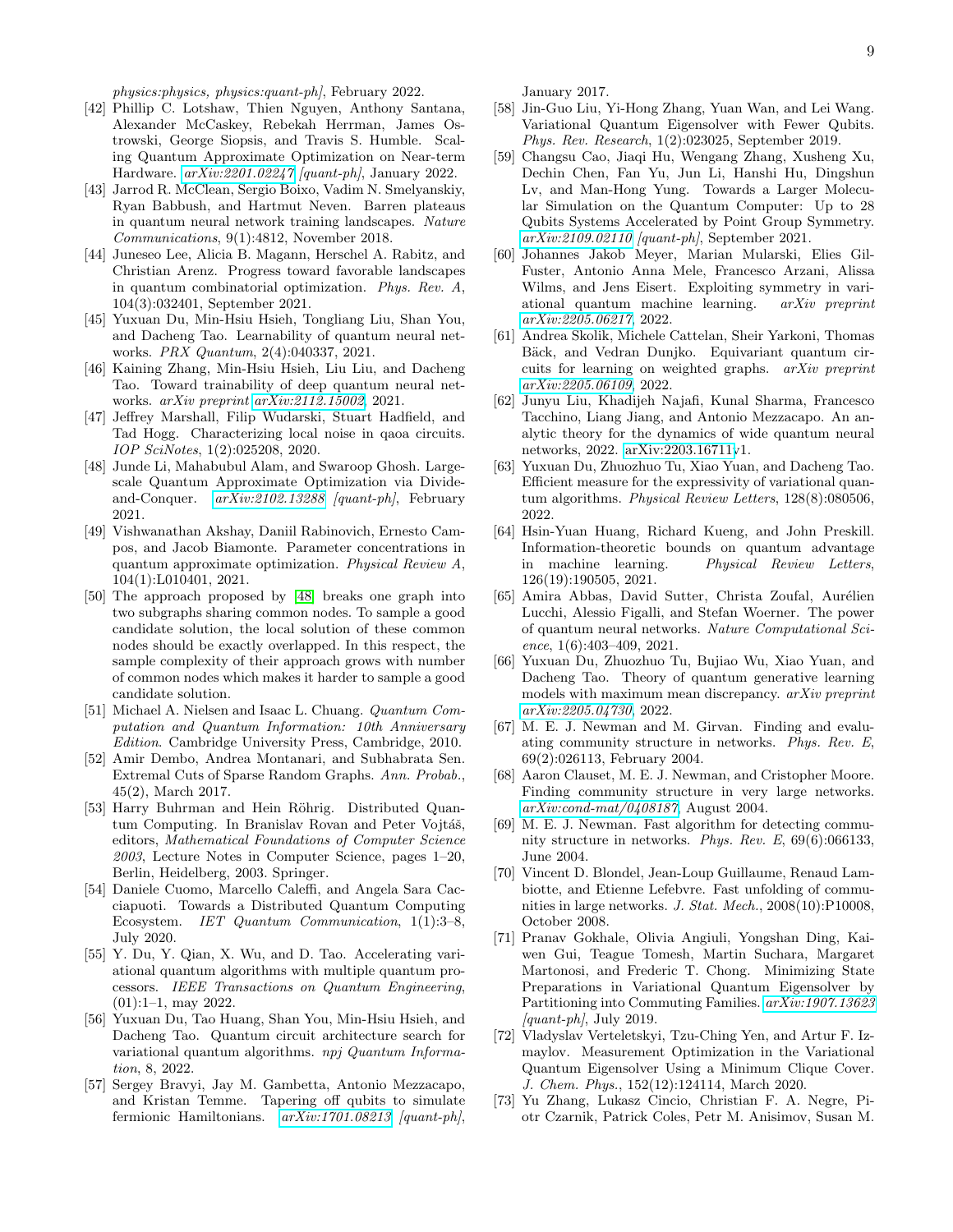Mniszewski, Sergei Tretiak, and Pavel A. Dub. Variational Quantum Eigensolver with Reduced Circuit Complexity. [arXiv:2106.07619](http://arxiv.org/abs/2106.07619) [quant-ph], June 2021.

- <span id="page-9-0"></span>[74] Ville Bergholm, Josh Izaac, Maria Schuld, Christian Gogolin, M. Sohaib Alam, Shahnawaz Ahmed, Juan Miguel Arrazola, Carsten Blank, Alain Delgado, Soran Jahangiri, Keri McKiernan, Johannes Jakob Meyer, Zeyue Niu, Antal Száva, and Nathan Killoran. PennyLane: Automatic differentiation of hybrid quantum-classical computations. [arXiv:1811.04968](http://arxiv.org/abs/1811.04968) [physics, physics:quant-ph], February 2020.
- <span id="page-9-1"></span>[75] Steven Diamond and Stephen Boyd. CVXPY: A Python-Embedded Modeling Language for Convex Optimization. [arXiv:1603.00943](http://arxiv.org/abs/1603.00943) [math], June 2016.
- <span id="page-9-2"></span>[76] Brendan O'Donoghue, Eric Chu, Neal Parikh, and Stephen Boyd. Conic Optimization via Operator Splitting and Homogeneous Self-Dual Embedding. J Optim Theory Appl, 169(3):1042–1068, June 2016.
- <span id="page-9-3"></span>[77] https://github.com/networkx/networkx.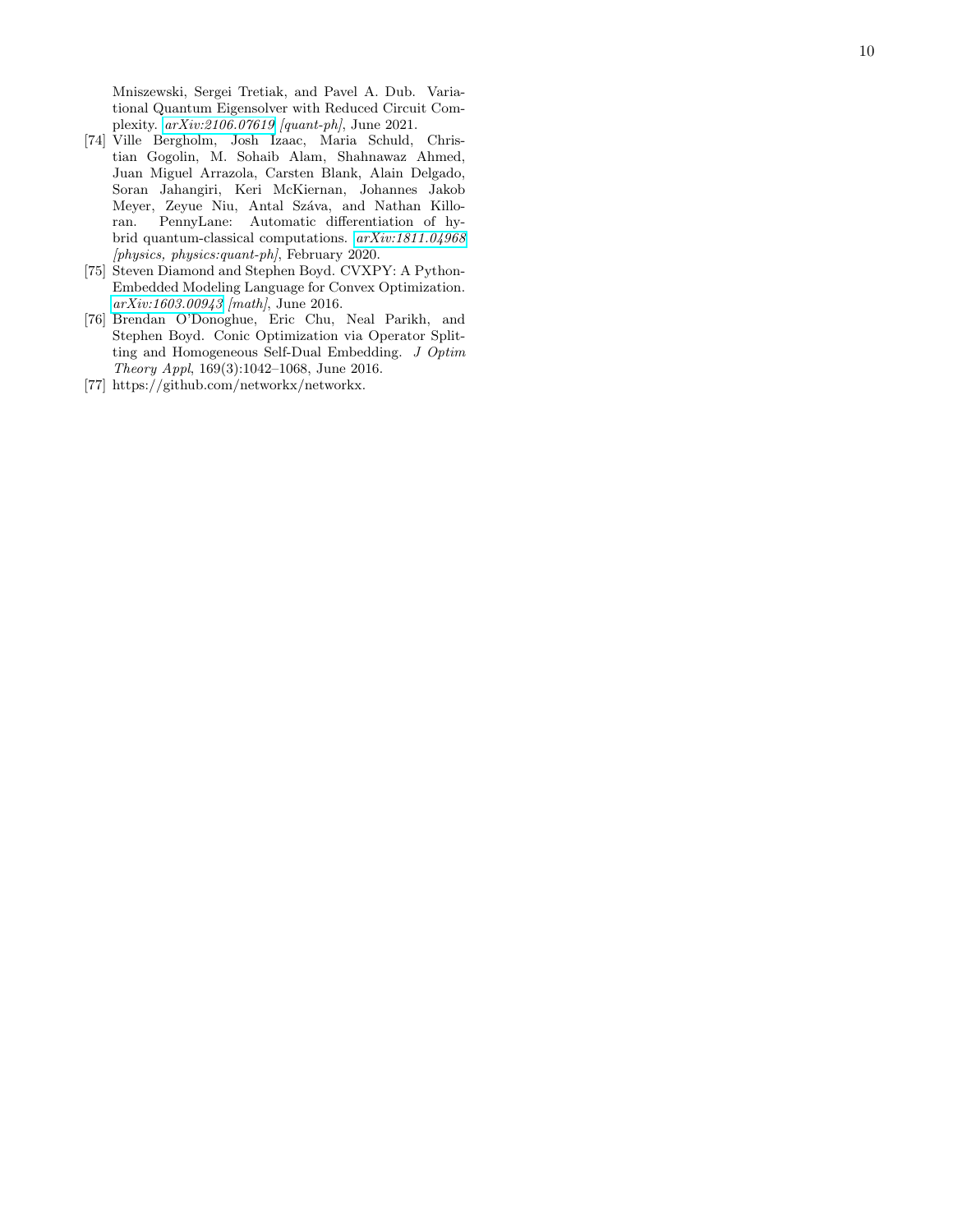# Supplementary Material: "QAOA-in-QAOA: solving large-scale MaxCut problems on small quantum machines"

The organization of Supplementary Material is as follows. In Appendix [A,](#page-10-1) we present how advanced partitioned methods can further improve the performance of  $QAOA^2$ . In Appendix [B,](#page-10-0) we provide the proof of Theorem [1.](#page-2-2) Then in Appendix [C,](#page-11-0) we demonstrate the proof of Theorem [2.](#page-3-1) Subsequently, we discuss how  $\dot{Q}AOA^2$  relates to the Hamiltonian splitting method ind Appendix [D.](#page-13-0) Last, in Appendix [E,](#page-14-0) we exhibit the omitted simulation details and more simulation results of QAOA<sup>2</sup>.

#### <span id="page-10-1"></span>Appendix A: Graph partitioning

A crucial step in  $QAOA<sup>2</sup>$  is partitioning graph into subgraphs. We note that the way of partition is diverse. Here we present two possible partition methods, i.e., random partition and community detection based partition. We leave the design of more advanced partition methods as the future work.

Random partition. The algorithmic implementation of the random partition is as follows. Given the number of qubits n and a graph with size N, random partition successively samples n vertices as a subgraph without replacement until all  $\lfloor N/n \rfloor$  subgraphs are collected.

We remark that for dense graphs, random partition promises a good learning performance of  $QAOA<sup>2</sup>$  since the probability of an edge existing between arbitrary two vertex is high. In contrast, for graphs whose expected vertex degree is low, random partition may lead to an inferior performance. This is because the collected subgraphs may contain few edges and most edges remaining between subgraphs.

Community detection based partition. According to the above explanations, a natural idea to enhance the power of QAOA<sup>2</sup> is to maintain as many edges inside each subgraph as possible, which in turn suppresses the error incurred by partition. With this regard, we introduce modularity [\[67\]](#page-8-17) as a measure of the quality of partitioning. A mathematical definition of modularity is

<span id="page-10-2"></span>
$$
Q = \frac{1}{2m} \sum_{ij} \left[ A_{ij} - \frac{k_i k_j}{2m} \right] \delta(c_i, c_j), \tag{A1}
$$

where m is the sum of weights of all edges,  $A_{ij}$  is the element of adjacency matrix,  $k_i$  is the sum of weights of edges connected to vertex *i*, and  $c_i$  is the community that the vertex *i* is assigned. Intuitively, the term  $\frac{k_i k_j}{2m}$  indicates the probability of edge existing between  $i$  and  $j$  in a randomized graph. When the fraction of edges within communities equals to a randomized graph, the quantity  $Q$  will be zero. When  $Q > 0.3$ , it indicates a significant community structure [\[68\]](#page-8-18).

 $QAOA^2$  pursues a high modularity Q, where the connectivity in subgraphs is dense but the connectivity between different subgraphs is sparse. An algorithm searching for high modularity partition is referred to as community detection algorithm, which regards subgraphs as communities. Several algorithms have been proposed to maximize modularity and to find community structure in graphs [\[67–](#page-8-17)[70\]](#page-8-19). Here we consider the greedy modularity maximization algorithm [\[68\]](#page-8-18). In particular, starting with each vertex being only member of its own community, the algorithm joins the pair of communities that increases the modularity the most. This procedure is continuously conducted until no such pair exists or the termination condition is met.

We benchmark the performance of  $QAOA<sup>2</sup>$  with different partition methods in Appendix [E.](#page-14-0)

## <span id="page-10-0"></span>Appendix B: Proof of Theorem [1](#page-2-2)

*Proof of Theorem [1.](#page-2-2)* Although  $x_i$  and  $\bar{x}_i$  yield the same local objective value (i.e.,  $C_i(x_i) = C_i(\bar{x}_i)$ ), they may lead to a distinct objective value (i.e.,  $C(\mathbf{x}_1...\mathbf{x}_i...\mathbf{x}_h) \neq C(\mathbf{x}_1...\mathbf{x}_i...\mathbf{x}_h)$ ), because of the connection between  $\mathsf{G}_i$  and other subgraphs  $\{G_{i'}\}_{i'\neq i}$ . Considering that there are in total  $2^h$  candidates in  $\mathcal{Z}$  in Eq. [\(5\)](#page-2-1), our goal here is formulating an equivalent objective function that finds the target bitstring satisfying  $\hat{z} = \arg \min_{z \in \mathcal{Z}} C(z)$  using NISQ devices.

Considering two neighboring subgraphs  $G_i$  and  $G_j$ , we denote  $s_i \in \{+1, -1\}$  as flipping indicator in the sense that  $s_i = -1$  flips  $x_i$  to be  $\bar{x}_i$  and  $s_i = +1$  keeps  $x_i$  unchanged. When two subgraphs are synchronous, i.e.  $s_i = s_j$ , the inter-cut between them is retained and the inter-cut size is

$$
w_{ij}^{\text{sync}} = \sum_{u} \sum_{v} \frac{1}{2} (1 - \boldsymbol{x}_i^{(u)} \boldsymbol{x}_j^{(v)}) W_{iu,jv},\tag{B1}
$$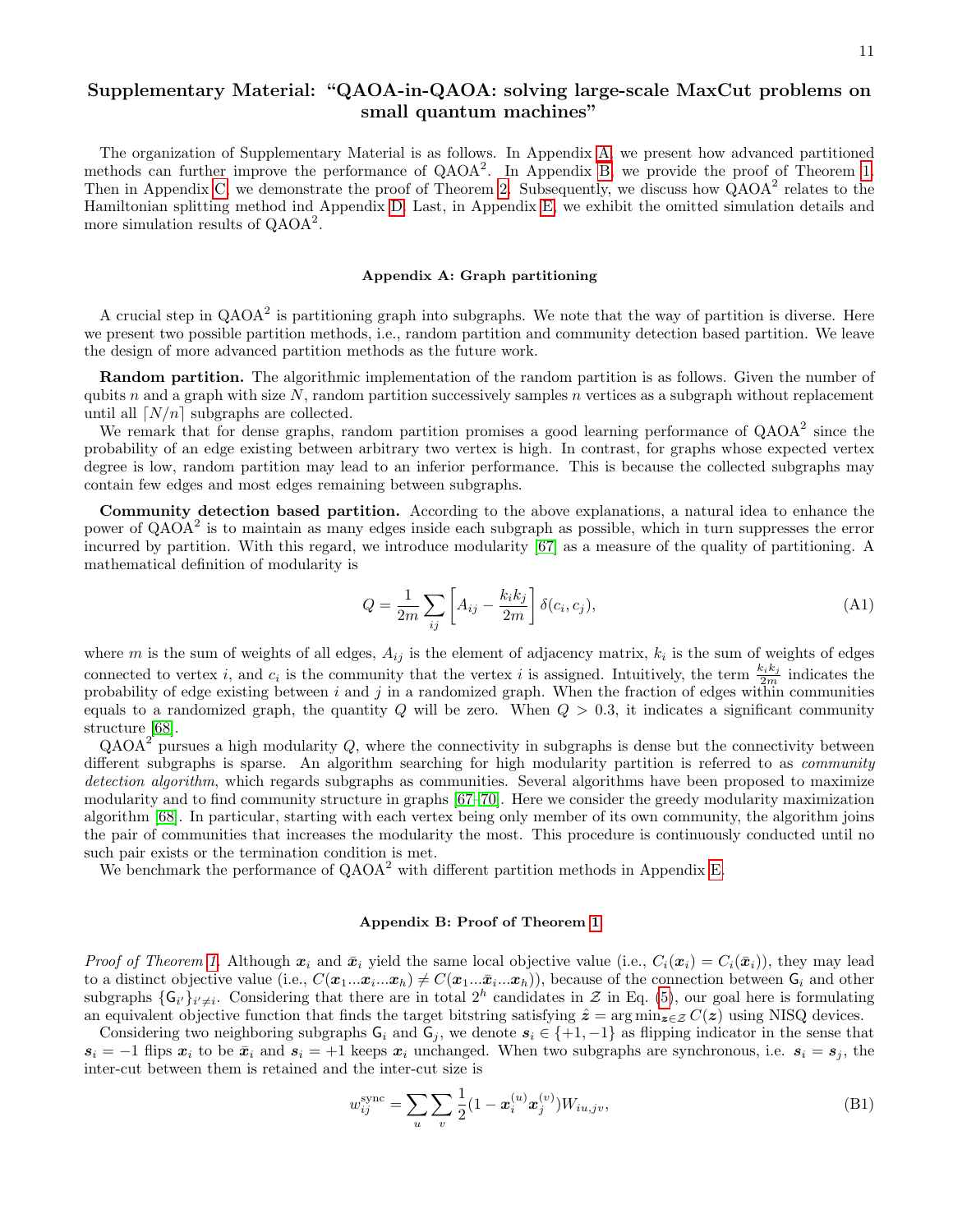where  $x_i^{(u)}$  denotes the u-th bit in local solution bitstring  $x_i$  with  $u \in [V_i]$  and  $W_{iu,jv}$  is the weight of edge in G corresponding to two vertices  $x_i^{(u)}$  and  $x_j^{(v)}$ . Note that here we define  $x_i \in \{+1, -1\}^{|V_i|}$ , the coefficient  $\frac{1}{2}$  acts as a standardization term to make sure  $w_{ij}^{\text{sync}}$  is the sum of cut edges between  $\mathsf{G}_i$  and  $\mathsf{G}_j$  when adopting  $\boldsymbol{x}_i, \boldsymbol{x}_j$  (or  $\bar{\boldsymbol{x}}_i, \bar{\boldsymbol{x}}_j$ ). When two subgraphs are asynchronous, i.e.,  $s_i = -s_j$ , the inter-cut takes the form

$$
w_{ij}^{\text{async}} = \sum_{u} \sum_{v} \frac{1}{2} (1 - \mathbf{x}_{i}^{(u)} \bar{\mathbf{x}}_{j}^{(v)}) W_{iu,jv}
$$
  
= 
$$
\sum_{u} \sum_{v} \frac{1}{2} (1 + \mathbf{x}_{i}^{(u)} \mathbf{x}_{j}^{(v)}) W_{iu,jv},
$$
 (B2)

where the second equality uses the relationship  $\bar{x}_j = -x_j$ .

Let  $\mathbf{s} = (\mathbf{s}_1, \mathbf{s}_2, \dots, \mathbf{s}_h) \in \{+1, -1\}^h$  be an h-length bitstring as the indicator for the selection of  $\{\mathbf{x}_i, \bar{\mathbf{x}}_i\}$  to form z. Define  $w'_{ij} = w_{ij}^{\text{async}} - w_{ij}^{\text{sync}}, c = \sum_{i=1}^{h} C_i(\boldsymbol{x}_i) + \sum_{i < j} \frac{1}{2} (w_{ij}^{\text{sync}} + w_{ij}^{\text{async}})$ , and  $C_i(\boldsymbol{x}_i)$  as the local cut size of  $\mathsf{G}_i$ . For  $\forall z \in \mathcal{Z}$ , the objective value  $C(z)$  in Eq. [\(5\)](#page-2-1) yields

$$
C(z)
$$
  
\n=  $C(\mathbf{s}_1 \mathbf{x}_1, ..., \mathbf{s}_h \mathbf{x}_h)$   
\n=  $\sum_{i < j} \sum_{u} \sum_{v} \frac{1}{2} (1 - \mathbf{s}_i \mathbf{x}_i^{(u)} \mathbf{s}_j \mathbf{x}_j^{(v)}) W_{iu,jv} + \sum_{i} C_i(\mathbf{x}_i)$   
\n=  $\sum_{i < j} \frac{1}{2} \left( -\mathbf{s}_i \mathbf{s}_j \sum_{u} \sum_{v} W_{iu,jv} \mathbf{x}_i^{(u)} \mathbf{x}_j^{(v)} + \sum_{u} \sum_{v} W_{iu,jv} \right) + \sum_{i} C_i(\mathbf{x}_i)$   
\n=  $\sum_{i < j} \frac{1}{2} \left[ (w_{ij}^{\text{sync}} + w_{ij}^{\text{async}}) + (w_{ij}^{\text{sync}} - w_{ij}^{\text{async}}) \mathbf{s}_i \mathbf{s}_j \right] + \sum_{i} C_i(\mathbf{x}_i)$   
\n=  $-\frac{1}{2} \sum_{i < j} w'_{ij} \mathbf{s}_i \mathbf{s}_j + c,$ 

where the second equality consists of two summations, i.e., the first term is the sum of inter cut between each pair of subgraphs and the second term is the sum of local cut inside subgraphs (which is not influenced by  $s$ ), the last second equality uses  $w_{ij}^{\text{async}} - w_{ij}^{\text{sync}} = \sum_{u} \sum_{v} W_{iu,jv} \boldsymbol{x}_i^{(u)} \boldsymbol{x}_j^{(v)}$  and  $w_{ij}^{\text{async}} + w_{ij}^{\text{sync}} = \sum_{u} \sum_{v} W_{iu,jv}$ . Define  $C'(s) = c - \frac{1}{2} \sum_{i < j} w'_{ij} s_i s_j$ . Since all local cuts  $\{C_i(x_i)\}\$ are fixed, we have

$$
\max_{\mathbf{s}\in\{+1,-1\}^h} C'(\mathbf{s}) = \max_{\mathbf{z}\in\mathcal{Z}} C(\mathbf{z}).
$$
\n(B3)

We find a good merging by optimizing the above.

In most cases, optimizing merging of local solutions will improve the value of cut. However, if the local solutions happens to be in a good order, one can merge them without further optimization. We show the effect of merging optimization through experiments in Appendix [E.](#page-14-0)

#### <span id="page-11-0"></span>Appendix C: Proof of Theorem [2](#page-3-1)

Proof of Theorem [2.](#page-3-1) We follow notations defined in Appendix [B](#page-10-0) to prove Theorem 2. Suppose that G is partitioned into h subgraphs  $G_1, \ldots, G_h$ , we can divide edges into two parts  $E = E^{\text{inner}} \bigcup E^{\text{inter}}$  where  $E^{\text{inner}} = \bigcup_{i=1}^h E_i$  denotes the set of edges inside all subgraphs and  $\mathsf{E}^{\text{inter}} = \bigcup_{1 \leq i < j \leq h} \mathsf{E}_{ij}$  denotes the set of edges between subgraphs. Here the

 $\Box$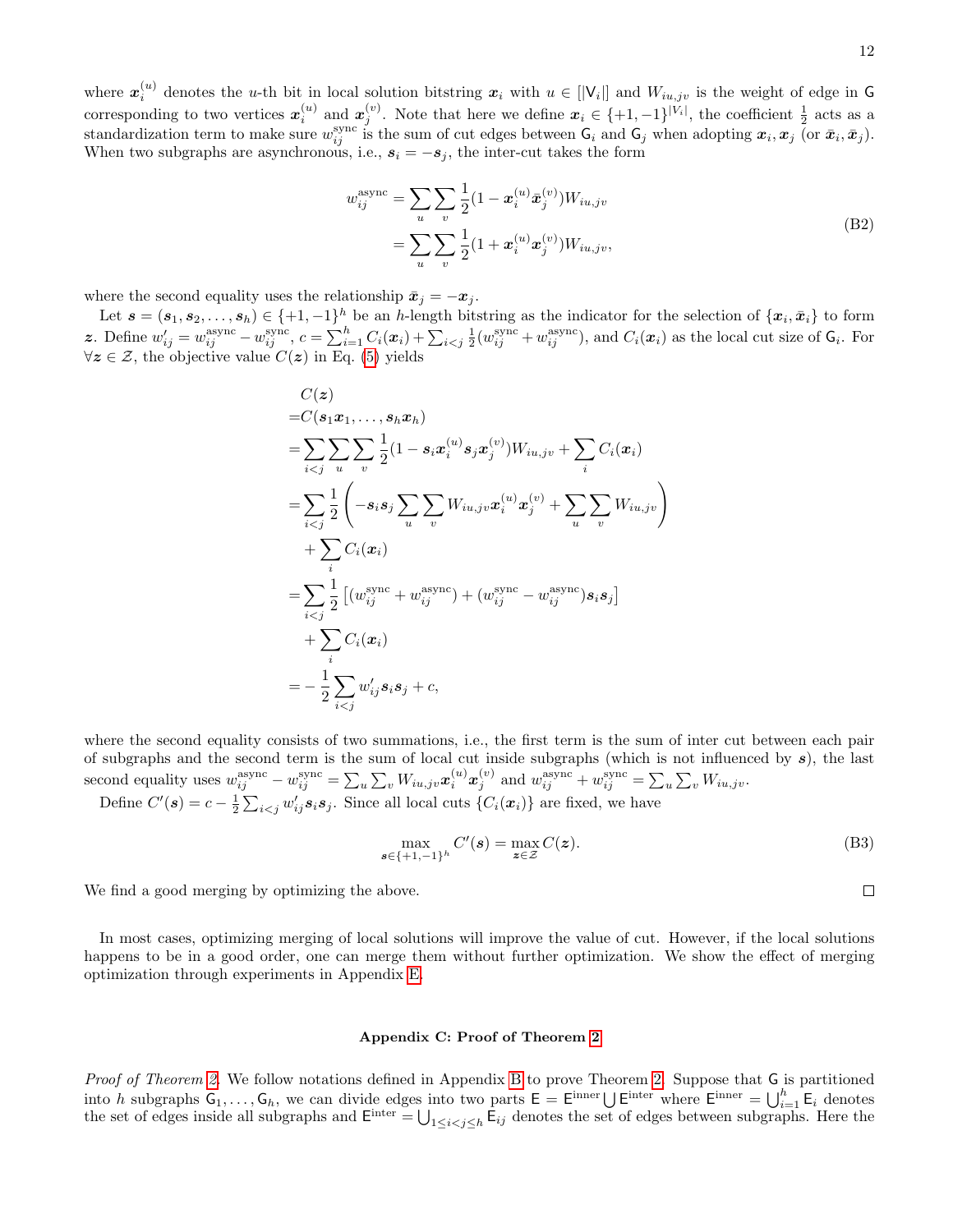weight of edge  $e \in \mathsf{E}$  is denoted by  $w(e)$ . Then we have

<span id="page-12-0"></span>
$$
\sum_{e \in E} w(e) = \sum_{e \in E^{\text{inner}}} w(e) + \sum_{e \in E^{\text{inter}}} w(e)
$$
\n
$$
= \sum_{e \in \bigcup_{i=1}^{h} E_i} w(e) + \sum_{e \in \bigcup_{1 \le i < j \le h} E_{ij}} w(e)
$$
\n
$$
= \sum_{i=1}^{h} \sum_{e \in E_i} w(e) + \sum_{1 \le i < j \le h} \sum_{e \in E_{ij}} w(e).
$$
\n(C1)

When optimizing subgraphs, we can use any MaxCut solvers to return a set of local solutions  $\{x_i\}_{i=1}^h$  such that the cut value is greater than half of the sum of edge weights for all subgraphs  $\{G_i\}_{i=1}^h$ . Mathematically, the sum of edge weight for each subgraph satisfies

$$
C_i(\boldsymbol{x}_i) \ge \frac{1}{2} \sum_{e \in \mathsf{E}_i} w(e) \tag{C2}
$$

and the sum of edge weight for all subgraphs yields

<span id="page-12-1"></span>
$$
C^{\text{inner}} = \sum_{i=1}^{h} C_i(\boldsymbol{x}_i) \ge \frac{1}{2} \sum_{e \in \bigcup_{i=1}^{h} \mathsf{E}_i} w(e).
$$
 (C3)

The above result means that we can always at least obtain half of the sum of edge weight edges inside h subgraphs.

Combining Eq. [\(C1\)](#page-12-0) and Eq. [\(C3\)](#page-12-1), an observation is that if QAOA<sup>2</sup> outputs a solution  $s = \{s_i\}_{i=1}^h$  such that the cut value of intra-subgraphs achieves at least half of the second term  $\sum_{1 \leq i < j \leq h} \sum_{e \in \mathsf{E}_{ij}} w(e)$  in Eq. [\(C1\)](#page-12-0), then the total cut value for the whole graph is greater than  $\frac{1}{2}\sum_{e\in \mathsf{E}}w(e)$ . Recall the terms  $w_{ij}^{\text{async}}$  and  $w_{ij}^{\text{sync}}$  defined in Theorem [1,](#page-2-2) we have

<span id="page-12-2"></span>
$$
\sum_{e \in \text{Einter}} w(e) = \sum_{1 \le i < j \le h} \sum_{e \in \text{E}_{ij}} w(e)
$$
\n
$$
= \sum_{1 \le i < j \le h} \sum_{u} \sum_{v} W_{iu,jv}
$$
\n
$$
= \sum_{1 \le i < j \le h} w_{ij}^{\text{async}} + w_{ij}^{\text{sync}}
$$
\n
$$
= \sum_{1 \le i < j \le h} 2w_{ij}^{\text{sync}} + (w_{ij}^{\text{async}} - w_{ij}^{\text{sync}})
$$
\n
$$
= \sum_{1 \le i < j \le h} 2w_{ij}^{\text{sync}} + w_{ij}'
$$
\n
$$
= \sum_{1 \le i < j \le h} 2w_{ij}^{\text{sync}} + \sum_{1 \le i < j \le h} w_{ij}'.
$$
\n(C4)

Note that the reformulated MaxCut in Theorem [1](#page-2-2) in  $QAOA<sup>2</sup>$  is

$$
C'(s) = \sum_{i < j} \frac{1}{2} \left[ (w_{ij}^{\text{sync}} + w_{ij}^{\text{async}}) + (w_{ij}^{\text{sync}} - w_{ij}^{\text{async}}) s_i s_j \right]
$$
\n
$$
+ \sum_{i} C_i(x_i)
$$
\n
$$
= \sum_{i < j} w_{ij}^{\text{sync}} + \sum_{i < j} (w_{ij}^{\text{async}} - w_{ij}^{\text{sync}}) (1 - s_i s_j)
$$
\n
$$
+ \sum_{i} C_i(x_i)
$$
\n
$$
= \sum_{i < j} w'_{ij} (1 - s_i s_j) + \sum_{i < j} w_{ij}^{\text{sync}} + C^{\text{inner}}
$$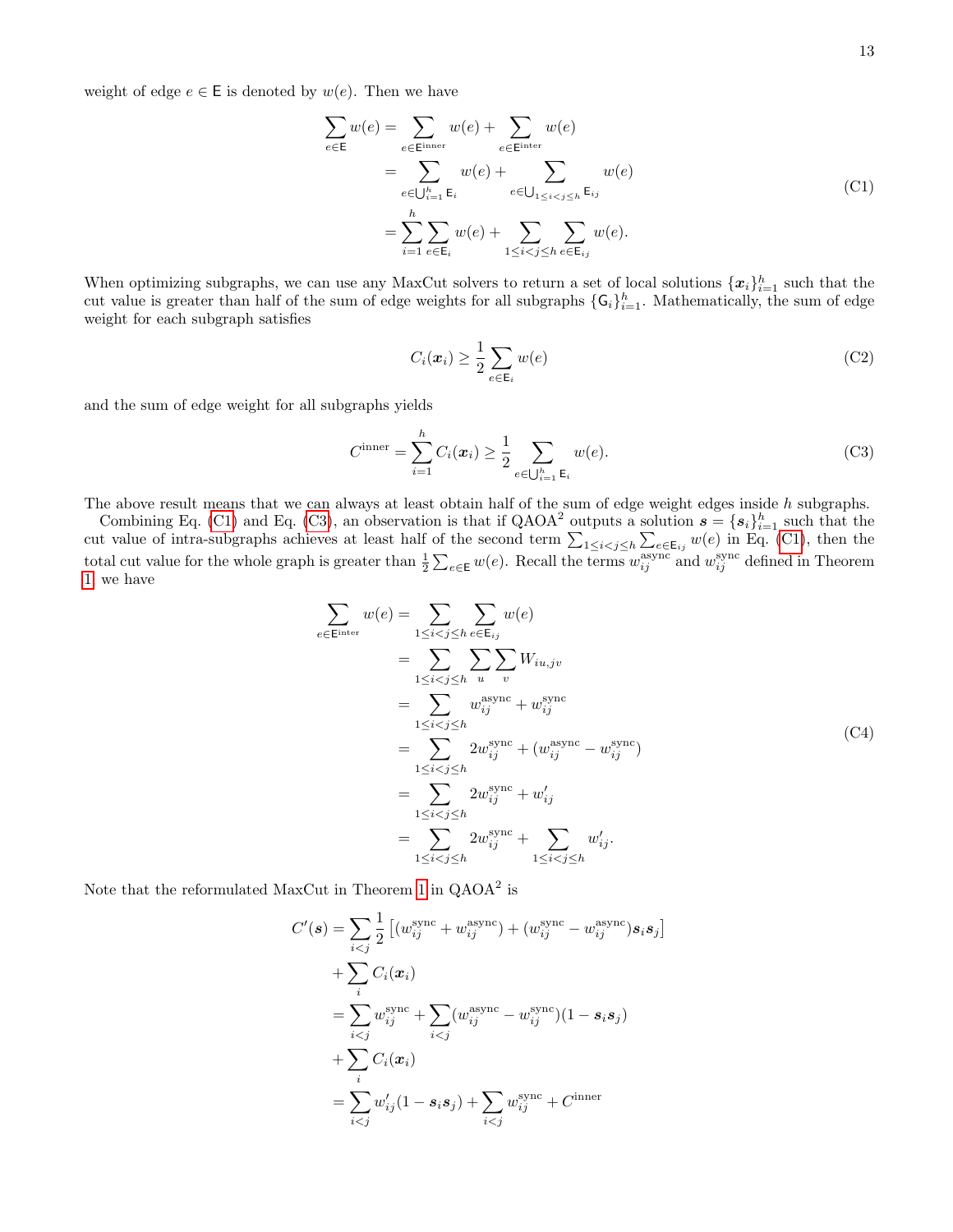where  $\sum_{i\leq j} w'_{ij} (1-s_i s_j)$  is optimized by the MaxCut solver and at least half of  $\sum_{i\leq j} w'_{ij}$  is cut. Let  $s^*$  be the estimated solution, we have

$$
C'(s^*) \ge \frac{1}{2} \sum_{i < j} w'_{ij} + \sum_{i < j} w^{sync}_{ij} + C^{inner}
$$
\n
$$
= \frac{1}{2} \sum_{e \in E^{inter}} w(e) + C^{inner}
$$
\n
$$
\ge \frac{1}{2} \sum_{e \in E^{inter}} w(e) + \frac{1}{2} \sum_{e \in E^{inner}} w(e)
$$
\n
$$
= \frac{1}{2} \sum_{e \in E} w(e)
$$
\n
$$
(C5)
$$

where the first inequality uses the result of reformulated MaxCut, the first equality uses the result of Eq. [\(C3\)](#page-12-1), the second inequality uses the result of Eq. [\(C4\)](#page-12-2), and the last equality uses Eq. [\(C1\)](#page-12-0). П

We end this section by illustrating when the lower bound is achieved, Consider the example of a four-vertex unweighted ring where  $V = \{1, 2, 3, 4\}$  and  $E = \{(1, 2), (2, 3), (3, 4), (1, 4)\}$ . Suppose we partition it into two subgraphs  $G_1$  and  $G_2$  with  $V_1 = \{1,3\}$  and  $V_2 = \{2,4\}$ . So further if one of the local solutions is  $(+1,-1)$ , the final cut is 2 and the ratio is  $\frac{1}{2}$  no matter how the global solution is merged. A smarter partition will be  $V_1 = \{1, 2\}$  and  $V_2 = \{3, 4\}$ where all edges are cut eventually. This case shows that the lower bound can be attained in worst case and effective partition strategy can alleviate this issue.

## <span id="page-13-0"></span>Appendix D: Relation with Hamiltonian splitting

Many quantum computing tasks such as QAOA or VQE aims to find an eigenstate (ground state or most excited state) corresponding to a target eigenvalue of a given Hamiltonian H. We prepare a quantum state  $|\psi(\theta)\rangle$  on parameterized circuit and measure it with H. Then we feed  $\langle \psi(\theta)|H|\psi(\theta)\rangle$  to an optimizer and update the parameters. To measure states on qubit quantum computers, this Hamiltonian is represented in terms of Pauli words and each Pauli word can be written as tensor product of Pauli matrices i.e.  $H = \sum_k \alpha_k P_k$ . Thus we have

$$
\langle \psi(\theta)|H|\psi(\theta)\rangle = \sum_{k} \alpha_k \langle \psi(\theta)|P_k|\psi(\theta)\rangle.
$$
 (D1)

This allows us to measure each Pauli words individually and add them together. In QAOA for MaxCut problem, H takes the form of [2](#page-1-1) where all Pauli words are tensor products of two Pauli-Z matrices corresponding to edges in problem graph.

In general, an arbitrary Hamiltonian of n-qubit has  $O(4^n)$  Pauli words so the query of circuit grows exponentially with qubit counts if we simply measure one Pauli word at a time. Note that two observables can be measured simultaneously if they are commutable. Moreover, if a group of pairwise commuting observables share the same eigenbasis that diagonalizes them all simultaneously, they can be also measured on the same prepared state. For example in MaxCut problem, all Pauli words share the same eigenbasis (computational basis) so we don't need to measure  $O(n^2)$  terms individually but only once. One method to reduce circuit query is to split Hamiltonian into several clusters and each cluster is a commuting group of Pauli words we mentioned above. The less number of clusters, the less of circuit query. Recent researches mapped Hamiltonian splitting task into MinCliqueCover problem [\[71,](#page-8-20) [72\]](#page-8-21). Besides, additional speedup can be introduced by distributed quantum computing on multiple untangled quantum computers [\[55\]](#page-8-9).

Nevertheless, this does not reduce the required qubit counts on quantum computer. In order to reduce qubit counts, we need to ensure that any two clusters do not share common qubit i.e. Hamiltonian of each cluster cannot be used to measure the same qubit. Since there are always Pauli words with small coefficients which play little role in final  $\langle \psi(\theta)|H|\psi(\theta)\rangle$ , one can pretend they don't exists when constructing circuit thus partition qubits into several parts. If so, we can built several small and independent circuit and measure each cluster on distributed quantum computers with less qubits. The partitioning may follow the property of primal problem such as graph weight or the mutual information between clusters [\[73\]](#page-8-22). To minimize the performance loss introduced by partitioning, one can use dressed Hamiltonian in measuring [\[73\]](#page-8-22) or include a fixing step as we discussed in Appendix [B.](#page-10-0)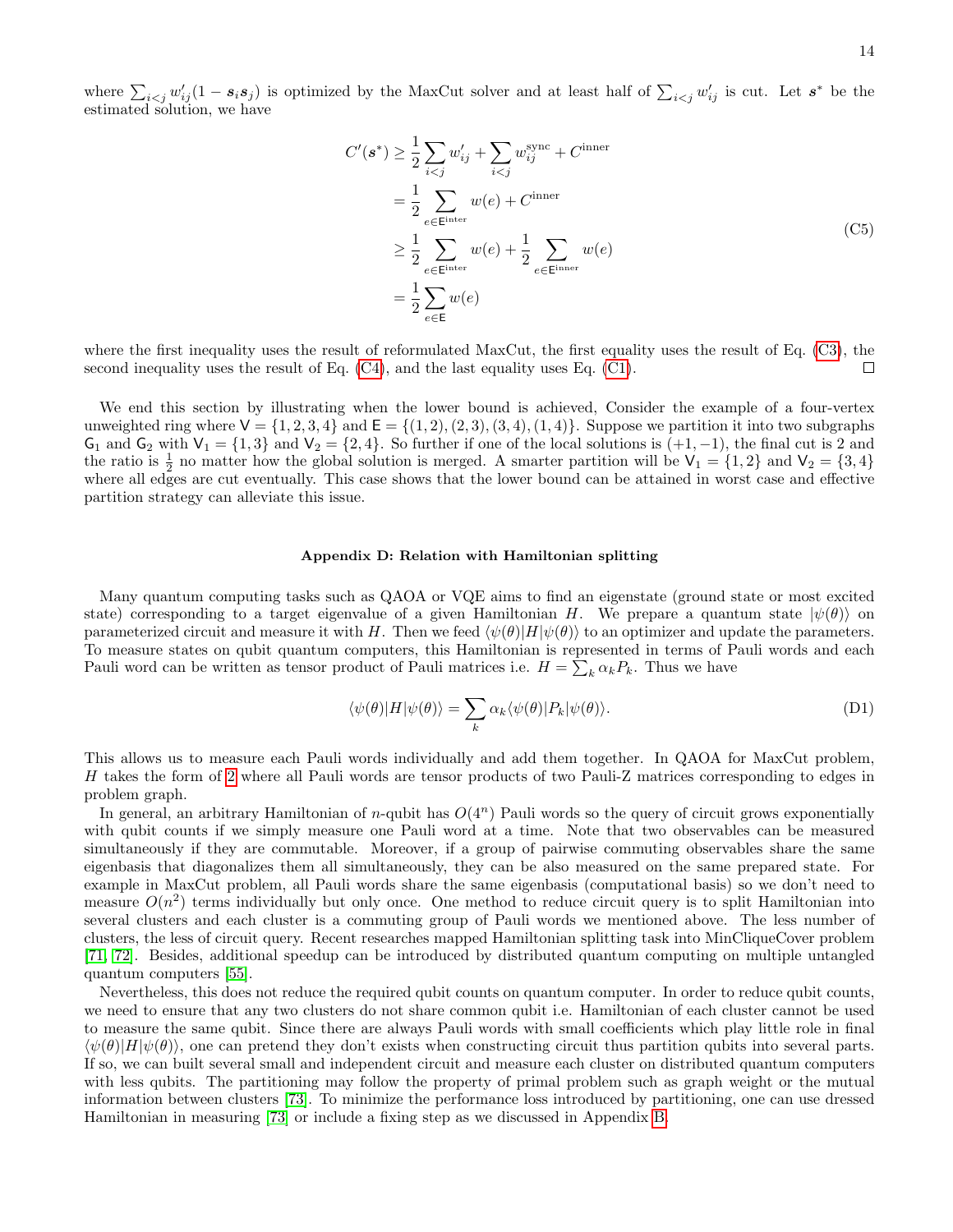

<span id="page-14-1"></span>FIG. 6. Results between random and greedy partition. The yellow bars and green bars refer to approximation ratios of two partition strategies. The dotted line refers to the modularity of partition of each graph, which measures the quality of partitioning.

#### <span id="page-14-0"></span>Appendix E: Details of numerical simulations

# 1. Implementation details of  $QAOA<sup>2</sup>$

**Implementation details of QAOA<sup>2</sup>.** The QAOA used in  $QAOA<sup>2</sup>$  are implemented by Pennylane [\[74\]](#page-9-0). In optimization, QAOA<sup>2</sup> adopts the vanilla gradient descent method to update the trainable parameters of QAOAs in which the learning rate is set as 0.01. The number of shots of each circuit is set as 1000 to approximate the expectation value of the measurements in calculating gradients. In the process of sampling solutions,  $\overline{QAOA}^2$  runs the optimized circuit for 1000 times to return the same number of bitstrings as solution candidates. To be more specific, in each run, all n qubits are measured by the computational basis along the Z direction and the measured result of each qubit is either +1 or -1. Thus an *n*-dimensional bitstring  $z \in \{+1, -1\}^n$  is sampled in one query of the circuit. We collect 1000 such bitstrings as candidates and select the one as solution whose corresponding eigenvalue is the smallest among the candidates.

The source code of  $\mathsf{QAOA}^2$  is available at the Github Repository <code>[https://github.com/ZeddTheGoat/QAOA\\_in\\_](https://github.com/ZeddTheGoat/QAOA_in_QAQA)</code> [QAQA](https://github.com/ZeddTheGoat/QAOA_in_QAQA).

GW algorithm. GW maps the primal integer programming to continuous vector space and optimizes it with semidefinte programming. The binary solution is obtained by projecting vectors to a plane. Our SDP solver is implemented by CVXPY [\[75\]](#page-9-1), which uses SCS (Splitting Conic Solver) [\[76\]](#page-9-2) following conventions. Here we adopt the default parameters in executing GW, where the max number of iterations is 2500, the convergence tolerance is 1e<sup>−</sup><sup>4</sup> , the relaxation parameter is 1.8, and the balance between minimizing primal and dual residual is 5.0. After optimization, the solution is projected to 100 random vectors and rounded to bitstrings.

## 2. More simulation results of  $QAOA<sup>2</sup>$

**Performance of QAOA<sup>2</sup> with the advanced partition methods.** We investigate how the advanced partition method, i.e., the greedy community detection introduced in Appendix [B,](#page-10-0) effects the performance of QAOA<sup>2</sup>. To do so, we apply  $QAOA<sup>2</sup>$  to two types of graphs, i.e., w3e-60 and w3e-80. To collect the statistical results, we generate 10 instances for each setting. The allowable number of qubits is  $n < 15$ . The implementation of the community detection method follows the algorithm proposed in [\[68\]](#page-8-18), which is realized by NetworkX library [\[77\]](#page-9-3).

The simulation results are showin in Fig. [6,](#page-14-1) where the performance of  $QAOA<sup>2</sup>$  is dramatically increased when the random parition is replaced by the community detection. Specifically, for the 7-th instance of w3e-60 and the 4-th instance of w30e-80, the approximation ratio is increased by more than 0.3 compared to the random partition. Uder the measure of the modularities defined in Eq. [A1,](#page-10-2) the achieved results of  $QAOA<sup>2</sup>$  with the community detection strategy are all above 0.4. This indicates good partition, which implies that most edges are kept within subgraphs. By contrast, the modularities of  $QAOA<sup>2</sup>$  with the random partition strategy are about 0. These observations accord with our conjecture in main text that the cut mainly comes from within subgraphs. The advanced partition strategy, e.g., the community detection, ensures the subgraphs as dense as possible and the number of edges left between subgraphs is minimized.